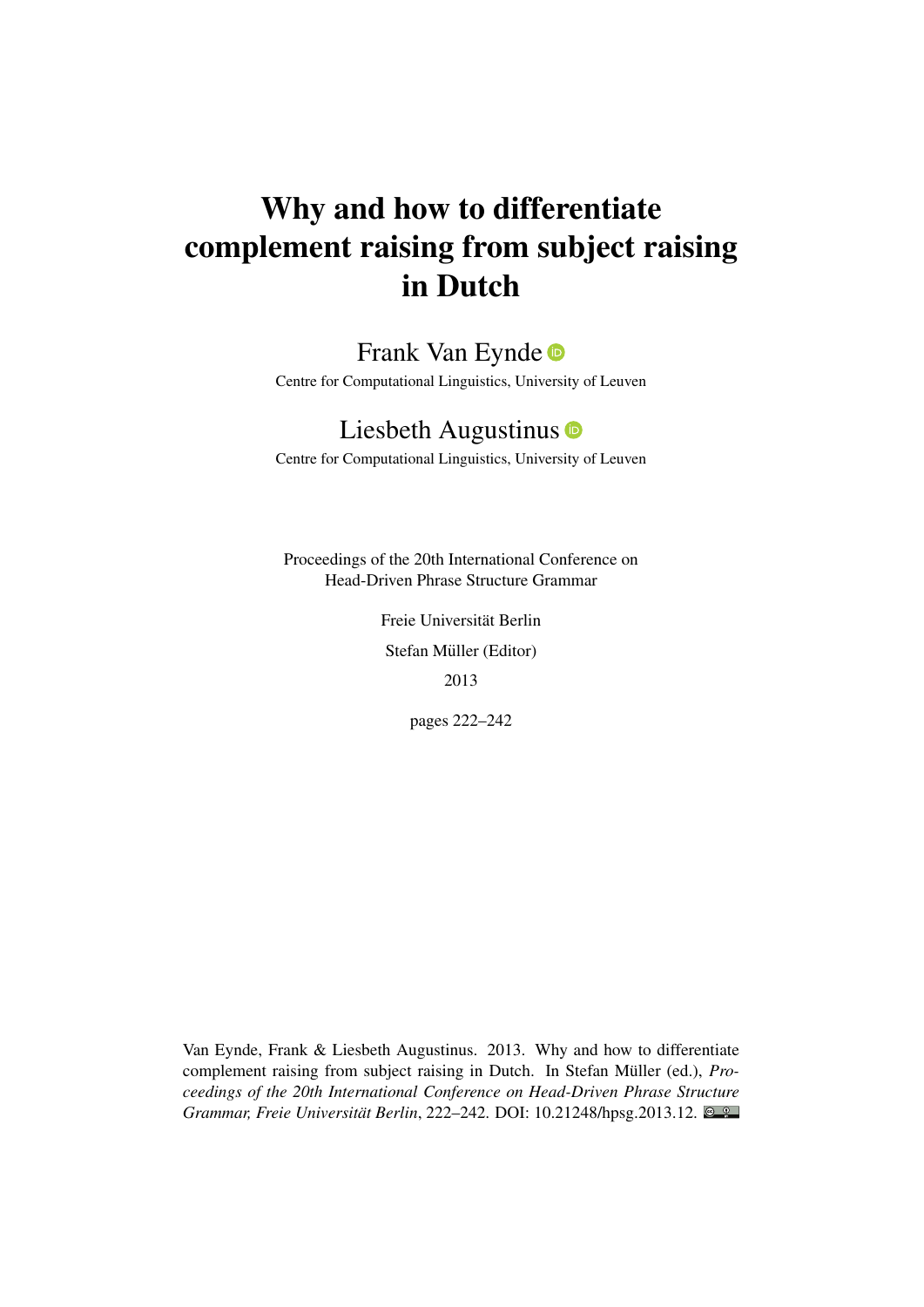#### Abstract

In Dutch V-final clauses the verbs tend to form a cluster in which the main verb is separated from its syntactic arguments by one or more other verbs. In HPSG the link between the main verb and its arguments is canonically modeled in terms of *argument inheritance*, also known as *argument composition* or *generalized raising*. When applied to Dutch, this treatment yields a number of problems, making incorrect predictions about the interaction with the binding principles and the passive lexical rule. To repair them this paper proposes an alternative, in which subject raising and complement raising are modeled in terms of different devices. More specifically, while subject raising is modeled in terms of lexical constraints, as for English, complement raising is modeled in terms of a more general constraint on headed phrases. This new constraint not only accounts for complement raising out of verbal complements, it also deals with complement raising out of adjectival and adpositional complements, as well as with complement raising out of PP adjuncts and subject NPs. It is, hence, a rather powerful device. To prevent overgeneration we add a number of constraints. For Dutch, the relevant constraints block complement raising out of CPs, V-initial VPs and P-initial PPs. For English, the Empty COMPS Constraint is sufficient to block complement raising entirely.

## 1 Introduction

In Dutch V-final clauses with more than one verb, the verbs tend to form a cluster, as in (1).

- (1) ... of Peter het boek *zal kunnen vinden*. ... if Peter the book will can find
	- '... if Peter will be able to find the book.'

The result of this clustering is that the main verb, i.c. *vinden* 'find', is separated from its syntactic arguments by other verbs, i.c. the future *zal* 'will' and the modal *kunnen* 'can'. To model the relation between the main verb and its arguments, Head-driven Phrase Structure Grammar canonically employs the device of *argument inheritance*, also known as *argument composition* or *generalized raising* (Hinrichs & Nakazawa, 1989, 1994). In this paper we first present the Argument Inheritance analysis and apply it to  $(1)$  (section 2). Then, we show that the application to Dutch yields a number of problems (section 3), and we propose an alternative (section 4).

<sup>†</sup>We thank the audiences of the Workshop on Structure and Evidence in Linguistics, better known as the Ivan Sag Fest (Stanford, April 28-30), and of the HPSG 2013 conference (Berlin, August 28-29) for their comments. The research presented in this paper is part of a project on complement raising and cluster formation in Dutch, sponsored by FWO Vlaanderen (2011-2015, G.0.559.11.N.10).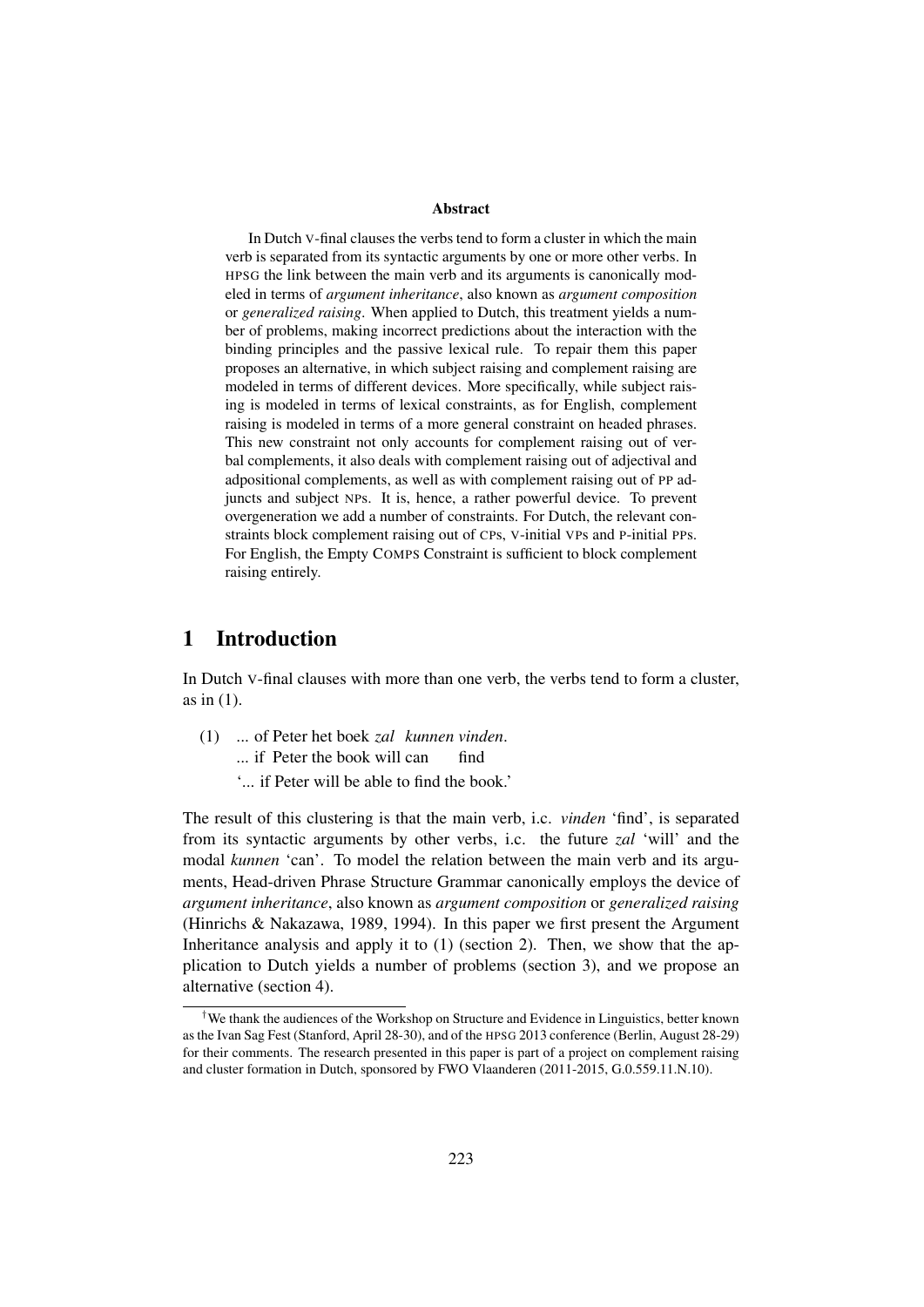## 2 Argument inheritance

Building on a GPSG proposal in Johnson (1986), Hinrichs & Nakazawa (1989) argue that the German verb cluster is a constituent with a binary branching structure to which the arguments of the main verb are added one at a time. Applying this to the Dutch construction in (1) yields the phrase structure in (2).



The relation between the main verb and its arguments is modeled in terms of the SUBCAT(EGORIZATION) values of the verbs. The one of the main verb *vinden* 'find' is a list which contains two NPs. The SUBCAT values of the other verbs are more complex: They take a verbal complement as their most oblique argument, and inherit the SUBCAT list of that verbal complement, as in (3), after Hinrichs & Nakazawa (1994).

$$
\begin{array}{c}\n\text{(3)} \\
\begin{bmatrix}\n\text{SUBCAT} & \boxed{A} \\
\end{bmatrix} & \bigoplus\n\left\{\n\begin{bmatrix}\n\text{LOCAL} \mid \text{CAT} \begin{bmatrix}\n\text{HEAD} & \text{verb} \\
\text{SUBCAT} & \boxed{A}\n\end{bmatrix}\n\end{bmatrix}\n\right\}\n\end{array}
$$

Adding this information to (2) yields (4).

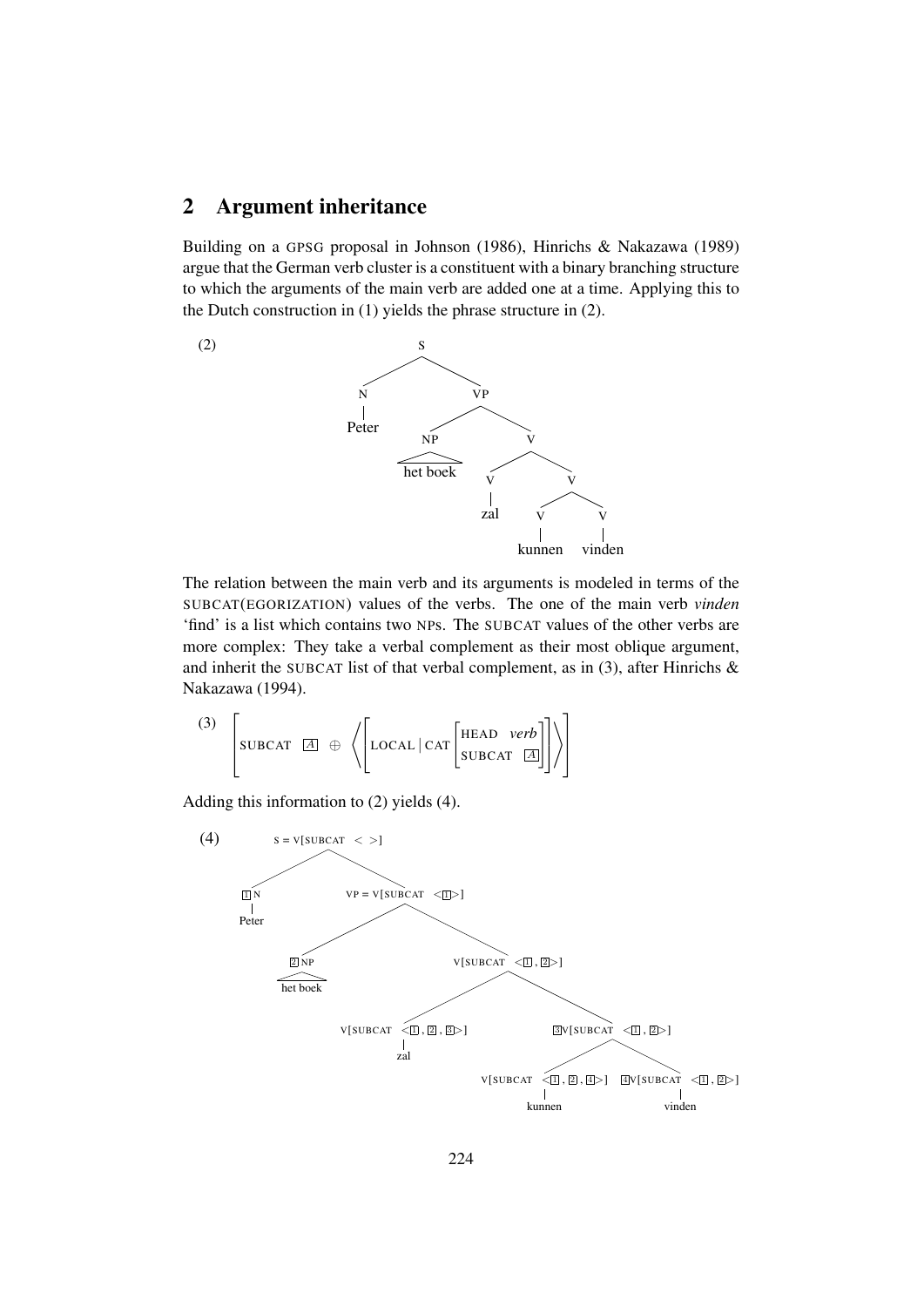The modal *kunnen* 'can' selects the bare infinitive *vinden* 'find' ( 4 ) as well as the arguments of that infinitive  $(1)$  and  $(2)$ , and the resulting cluster  $(3)$  is selected by the future *zal* 'will', which also inherits the arguments of the cluster. The net result is that the combination *zal kunnen vinden* 'will be able to find' has the same SUBCAT list as *vinden* 'find'. At that point, the direct object and the subject are added and the corresponding SUBCAT requirements in the verbal projection are discarded in the usual way.

In more recent versions of HPSG, SUBCAT is replaced with the valence features SUBJ(ECT) and COMP(LEMENT)S, on the one hand (Pollard & Sag, 1994, chapter 9),<sup>1</sup> and by the lexical ARG-ST feature, on the other hand (Miller & Sag, 1997). Expressing argument inheritance in this notation yields (5).

$$
\begin{pmatrix}\n5\n\end{pmatrix}\n\begin{bmatrix}\n\text{ARG-ST} \langle \boxed{1}\rangle \oplus \boxed{A} \oplus \left\langle \begin{bmatrix}\n\text{LOCAL} \mid \text{CAT} \begin{bmatrix}\n\text{HEAD} & \text{verb} \\
\text{SUBJ} \langle \boxed{1}\rangle \\
\text{COMPS} & \boxed{A}\n\end{bmatrix}\n\end{pmatrix}\n\end{pmatrix}
$$

The arguments are differentiated, depending on whether they are realized as subjects or as complements, and both are added to the ARG-ST list of the selecting verb. Application to  $(1)$  yields the phrase structure in  $(6)$ <sup>2</sup>



The argument inheritance treatment has turned out to be very influential in HPSG treatments of German and Dutch: Something along the lines of either (3) or (5) was adopted in amongst others Rentier (1994), Bouma & Van Noord (1998),

<sup>&</sup>lt;sup>1</sup>There is a third valence feature (SP(ECIFIE)R) that is mainly used to model the selection of a determiner by a nominal. It is omitted here since it does not play any role in the treatment of argument inheritance, see also Van Eynde (2006).

 $2$ It has been argued that the first argument of a finite verb is a complement in German, see Müller (2002). If that assumption is adopted for Dutch,  $\Box$  is on the COMPS list of the future auxiliary. Nothing in this paper hinges on that choice.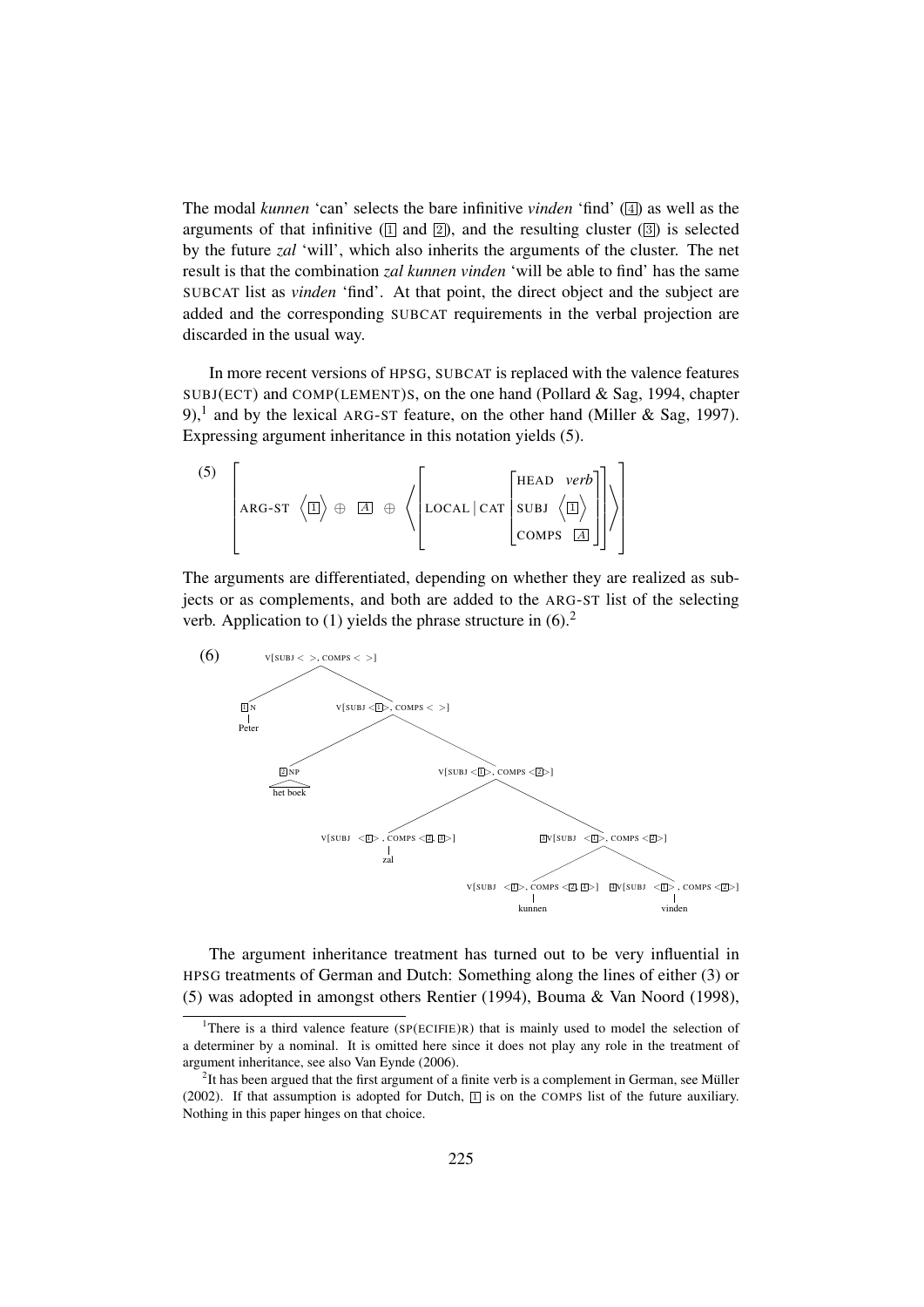Kathol  $(2000,$  chapter 8), and Müller  $(2002,$  chapter 2). It was also adopted for the treatment of clitic climbing in the Romance languages, as in Abeillé et al. (1998) for French and Monachesi (1998) for Italian.

# 3 Why to differentiate complement raising from subject raising

A common property of the argument inheritance proposals is that subjects and complements are raised in the same way: They are both integrated in the SUBCAT list, c.q. the ARG-ST list, of the selecting verb. This is in fact the reason why argument inheritance is also known as *generalized raising*. What will be argued now is that complement raising ought to be differentiated from subject raising, at least for Dutch. The evidence comes from three sources. They concern the occurrence of complement raising with subject control verbs, the binding properties of subjectto-object raisers, also known as ACI verbs (*Accusativus cum Infinitivo*), and the interaction of complement raising and the passive lexical rule.

#### 3.1 Subject control verbs and complement raising

The formulation of argument inheritance in (5) allows for the occurrence of subject raising without complement raising, since  $\overline{A}$  may be the empty list.<sup>3</sup> What (5) does not allow, though, is the occurrence of complement raising without subject raising: The SUBJ list of the selected verb is required to contain one *synsem*, and that *synsem* must be identical to the first argument of the selecting verb.

This constraint now is too strict, since complement raising also occurs with subject control verbs, such as *willen* 'want' and *proberen* 'try'. Some instances are provided by the following sentences, taken from LASSY, a treebank for written Dutch (Van Noord et al., 2013). The control verbs are in bold and the raised complements in italics.

- (7) Kasparov beschuldigde Gorbatsjov ervan Kasparov accused Gorbatsjov there-of that he the bloodshed dat hij *het bloedvergieten* niet had willen not had want.IPP stop.INF stoppen. 'Kasparov accused Gorbatsjov that he had not wanted to stop the bloodshed.' [LASSY, dpc-ind-001648-nl-sen.p.19.s.6]
- (8) ... nadat ze *zowel de PS als de PRL te vriend* had proberen te ... after she both the PS and the PRL as friend had try.IPP to houden. keep.INF

 ${}^{3}$ In fact, if  $\overline{A}$  is declared empty, one gets the constraint which is characteristic of the English subject raising verbs (Ginzburg & Sag, 2000, p.22).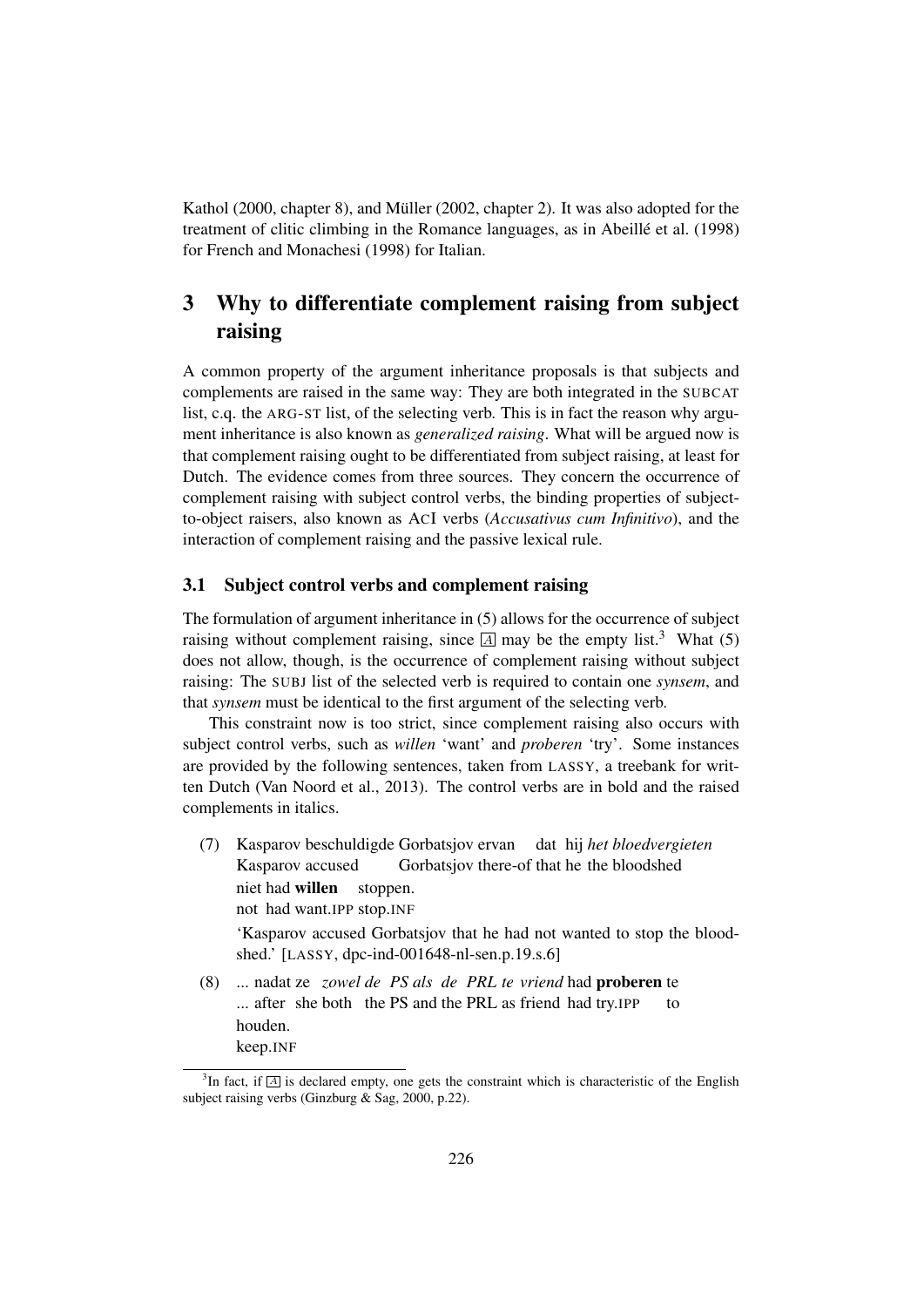'... after she had tried to keep both the PS and the PRL as an ally.' [LASSY, WR-P-P-I-0000000106.p.7.s.6]

Notice that the control verbs in these sentences are affected by the IPP phenomenon (*Infinitivus pro Participio*), i.e. the use of the infinitive instead of the past participle in combination with the perfect auxiliary. They also allow complement raising, though, when they are not affected by IPP, as illustrated by (9), quoted from the CGN treebank, a treebank for spoken Dutch (Oostdijk et al., 2002).<sup>4</sup>

(9) ja en en ik heb 'r **geprobeerd** te bellen maar d'r werd niet yes and and I have her try.PSP to call.INF but there was not opgenomen . . . picked-up ...

'yes and and I've tried to call her but there was no reply' [CGN, fna000583 351]

Summing up, subject control verbs are obviously not subject raisers, but they do allow complement raising, both in clustering constructions and in the third construction. Besides *willen* 'want' and *proberen* 'try', they include the verbs in Table 1 (Augustinus & Van Eynde, 2012).

| pogen    | 'try'                   | trachten | 'try'          |
|----------|-------------------------|----------|----------------|
| dreigen  | 'threaten'              | leren    | 'learn'        |
| weigeren | 'refuse'                | menen    | 'mean, intend' |
| weten    | 'manage'                | zien     | 'intend'       |
| zoeken   | 'intend'                | durven   | 'dare'         |
| komen    | 'come'                  | liggen   | 'lie'          |
| lopen    | 'walk'                  | staan    | 'stand'        |
| zijn     | 'be in the activity of' | zitten   | 'sit'          |

Table 1: Other subject control verbs that allow complement raising

Since the argument inheritance constraint in (5) does not subsume the subject control verbs, we need a separate constraint to model the complement raising in clauses like (7–9):

$$
(10)\ \left[\begin{matrix} \\ \text{ARG-ST}\ \langle NP_{\boxed{1}} \rangle \oplus \boxed{A} \ \oplus \ \langle \begin{bmatrix} \text{LOCAL} \ \text{CAT} \end{bmatrix} \begin{bmatrix} \text{HEAD} \ \text{verb}\ \\ \text{NPI} \end{bmatrix} \rangle \right] \rangle \right]
$$

Complying with the way in which subject control verbs are canonically differentiated from subject raising verbs (Pollard & Sag, 1994; Sag et al., 2003), this

<sup>&</sup>lt;sup>4</sup>This is an instance of the so-called third construction (den Besten et al., 1988; den Besten & Rutten, 1989).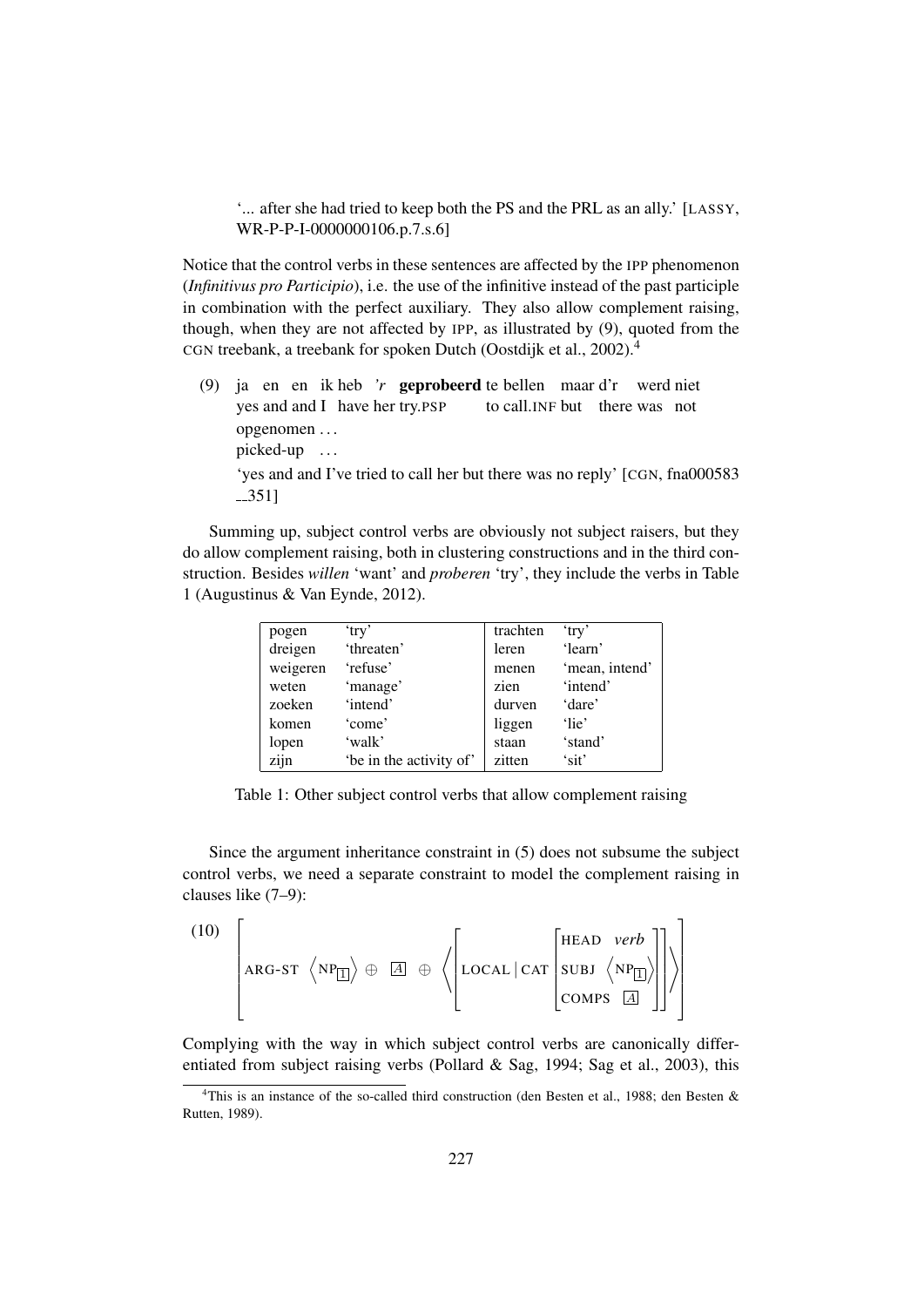constraint requires the unexpressed subject of the selected verb to share its index with the first argument of the selecting verb, rather than its entire *synsem* value. This addition of an extra constraint is by itself unobjectionable, but it does raise the suspicion that we are missing a generalization.

#### 3.2 Subject-to-object raisers and the binding principles

In HPSG, the binding principles are canonically defined in terms of obliqueness relations in the ARG-ST list (Pollard & Sag, 1994; Sag et al., 2003).

Principle A: An anaphoric pronoun must be coindexed with a less oblique argument on the same ARG-ST list. Principle B: A nonanaphoric NP may not be coindexed with a less oblique argument on the same ARG-ST list.

Assuming that raised subjects are integrated in the ARG-ST list of the selecting verb, this makes the right prediction for the subject-to-object raiser *ziet* 'sees' in (11).

- (11) a. ... dat hij<sub>i</sub> zich<sub>i/\*j</sub> ... that he<sub>i</sub> himself<sub>i/\*j</sub> that game die wedstrijd niet meteen not immediately sees win ziet winnen. '... that he does not expect himself to win that game rightaway.'
	- b. ... dat hij<sub>i</sub> hem<sub>j/\*i</sub> die wedstrijd niet meteen ... that he<sub>i</sub> him<sub>j/\*i</sub> that game not immediately sees win ziet winnen.
		- '... that he doesn't expect him to win that game rightaway.'

The raised reflexive pronoun *zich* 'himself' in (11a) must be coindexed with the subject of *ziet* 'sees', yielding the interpretation that he does not expect himself to win the contest. Similarly, the raised personal pronoun *hem* 'him' in (11b) cannot be coindexed with the subject of *ziet*, yielding the interpretation that he does not expect that person to win the contest. Raised subjects thus behave as *bona fide* arguments of the matrix verb, as illustrated by the ARG-ST list of *ziet* for the sentences in  $(11)$ .

(12) a. *ziet*: ARG-ST  $\langle NP_i, \Box NP_{i \neq j}, ..., \lor [SUBJ \prec \Box >] \rangle$ b. *ziet*: ARG-ST  $\langle NP_i, \Box NP_{j \neq i}, \ldots \rangle$   $V[\text{SUBJ} \ \langle \Box \rangle]$ 

Raised complements, by contrast, show the opposite behavior.

- (13) a.  $*$  ... dat hij<sub>i</sub> ons *zich*<sub>i</sub> niet meteen ... that he<sub>i</sub> us himself<sub>i</sub> not immediately sees eliminate ziet uitschakelen.
	- b. ... dat hij<sub>i</sub> ons *hem*<sub>i/j</sub> niet meteen ... that he<sub>i</sub> us  $\lim_{i \to j}$  not immediately sees eliminate ziet uitschakelen.
		- '... that he doesn't expect us to eliminate him rightaway.'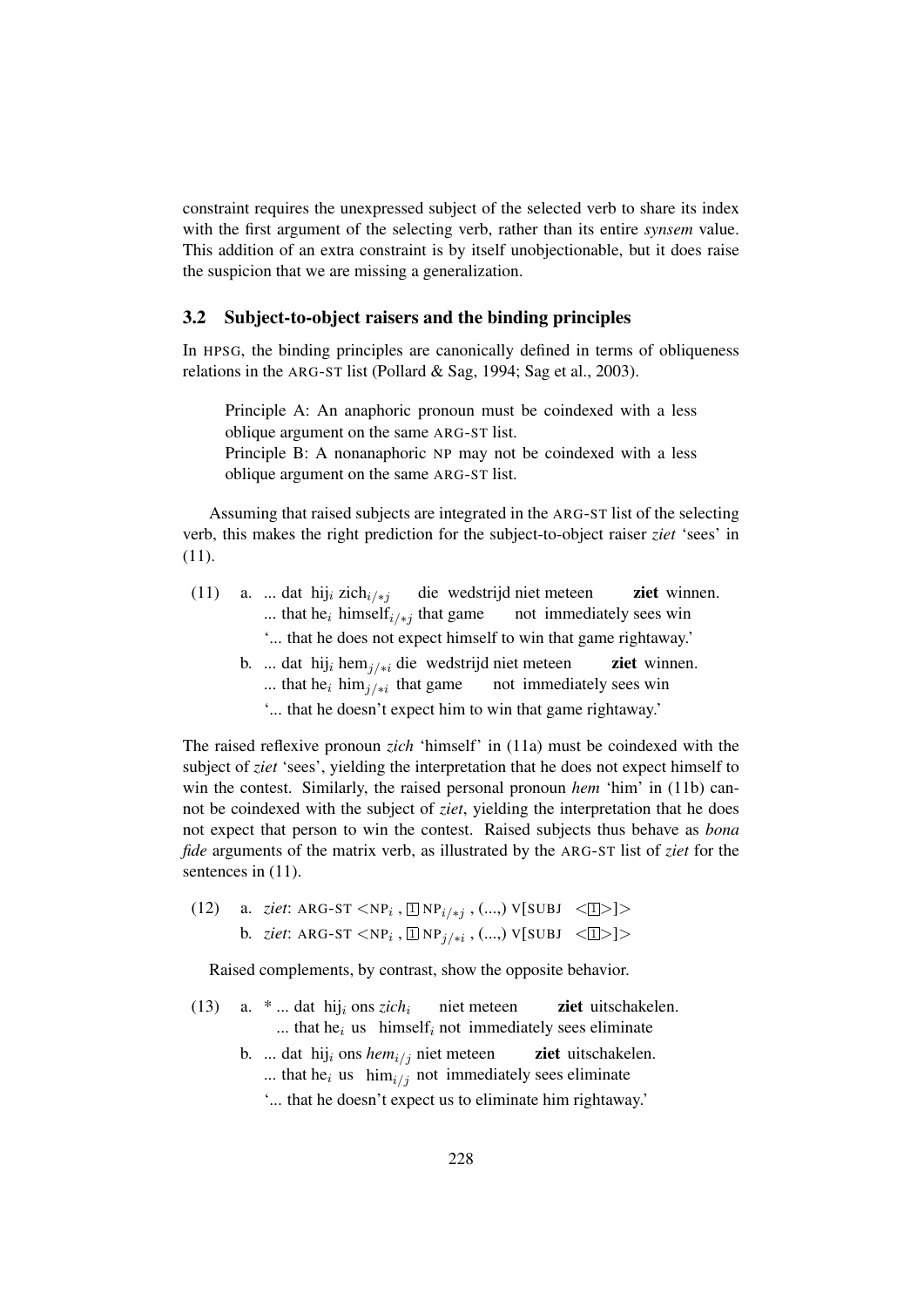If the raised reflexive pronoun in (13a) is integrated in the ARG-ST list of *ziet* and coindexed with its subject, as in (14a), then it complies with binding principle A, but the sentence is nonetheless illformed. Conversely, if the raised personal pronoun in (13b) is integrated in the ARG-ST list of *ziet* and coindexed with its subject, as in (14b), it violates binding principle B, but this interpretation is impeccable.

(14) a. *ziet*: ARG-ST  $\langle NP_i, \Box NP, \Box NP_i, V[SUBJ \langle \Box \rangle, COMPS \langle \Box \rangle]$ b. *ziet*: ARG-ST  $<$ NP $_i$  ,  $\boxed{ \boxed{ \ } }$ NP ,  $\boxed{ \boxed{ \ } }$ NP $_{i/j}$  , V[SUBJ  $<$   $\boxed{ \boxed{ \ } }$  , COMPS  $<$   $\boxed{ \boxed{ \ } }$   $>$ 

As a consequence, we either need to tinker with the binding principles, or we have to treat the raised complements in another way than the raised subjects, integrating the latter but not the former in the ARG-ST list of the selecting verb.

#### 3.3 Passive and complement raising

HPSG canonically treats passivization in terms of a lexical rule which reshuffles the order of the arguments on the ARG-ST list, as in (15), after (Sag et al., 2003, p.313).

(15) 
$$
\begin{bmatrix} tv-lxm \\ \text{PHON} & \boxed{A} \\ \text{ARG-ST} & \langle NP_i \rangle \oplus & \boxed{B} \end{bmatrix} \implies_{LR} \quad \begin{bmatrix} \text{PHON} & F_{psp}(\boxed{A}) \\ \text{SS} | \text{LOC} | \text{CAT} | \text{ HEAD} | \text{VFORM} \text{ pas} \\ \text{ARG-ST} | \boxed{B} \oplus \langle \text{PP}_i \rangle \end{bmatrix}
$$

This rule relates a transitive verbal lexeme to its participial form, fixing the VFORM value to *passive* and changing the order in the ARG-ST list: The second argument of the verbal lexeme becomes the first argument of its passive counterpart.

Assuming that raised subjects are integrated in the ARG-ST list of the selecting verb, this makes the right prediction for the subject-to-object raiser *expect* in (16).

- (16) a. We expect them to leave tomorrow.
	- b. They are expected to leave tomorrow.

Since the noun phrase which is realized by *them* is the second argument of the lexeme *expect*, it can become the first argument of its passive counterpart *expected*. Raised complements, by contrast, behave differently, as illustrated in (17).

- (17) a. ... dat hij *ons* probeerde het huis te ... that he us tried the house verkopen. sell '... that he tried to sell us the house.'
	- b. \* ... dat *wij* werden geprobeerd het huis te verkopen. ... that we were tried the house to sell

The italicized complement of *verkopen* 'sell' in (17a) is raised and realized as a dependent of the subject control verb *proberen* 'try', but in contrast to the raised subject in (16) it cannot become the first argument of the passive *geprobeerd* 'tried'.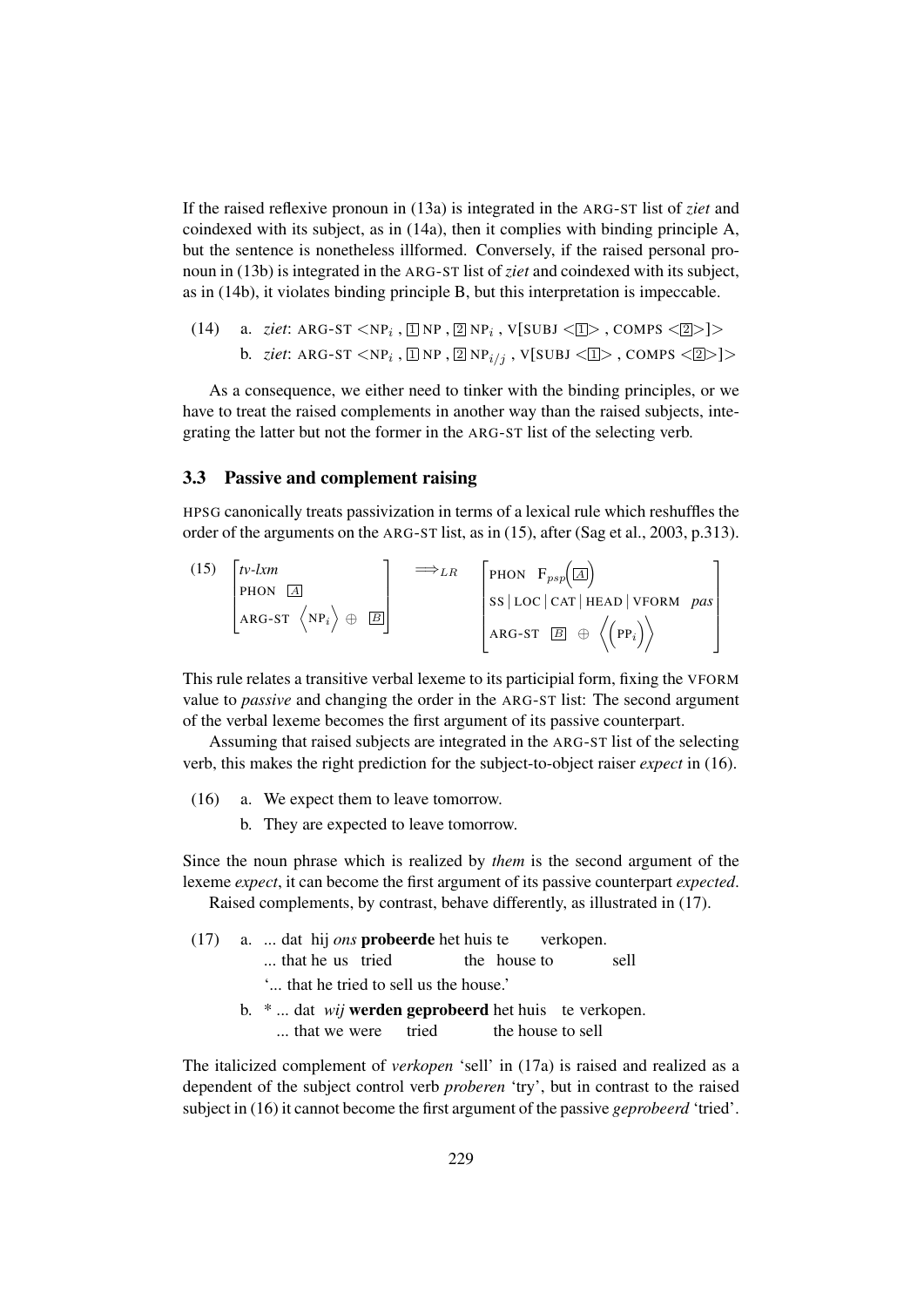As a consequence, if we want to preserve a treatment of passivization in terms of reshuffling along the lines of (15), then we should not integrate the raised complements in the ARG-ST list of the selecting verb.

### 4 An alternative treatment of complement raising

The development of the alternative proceeds in four steps. First, we differentiate complement raising from subject raising. Second, we differentiate complement raising from complement extraction. Third, we show how the new treatment of complement raising naturally extends to a number of other phenomena, including adposition stranding. Fourth, we propose some constraints on complement raising.

#### 4.1 Complement raising versus subject raising

In order to avoid the problems in the interaction with the binding principles and the passive lexical rule, we assume that raised subjects are integrated in the ARG-ST list of the selecting verb, while raised complements are not.

For the treatment of subject raising this implies that we can use the same lexical constraints as those that are used for English, i.e. one for subject-to-subject raisers and one for subject-to-object raisers, as in (18) (Ginzburg & Sag, 2000, 22).<sup>5</sup>

(18) a. *s-rsg-lx*  $\Rightarrow$  [ARG-ST  $\langle$ [LOC 1]], [SUBJ  $\langle$ LOC 1])] b.  $orv$ -lx  $\Rightarrow$  [ARG-ST  $\langle NP, [LOC \; \Box], [SUBJ \; \langle LOC \; \Box] \rangle]$ ]

A treatment in terms of lexical constraints is appropriate since the two types subsume a limited number of verbs. The subject raising lexemes (*s-rsg-lx*), for instance, include the modal, temporal and passive auxiliaries, while the object raising lexemes (*orv-lx*) include a number of perception verbs and causative verbs.

For the treatment of complement raising, by contrast, we adopt the following phrasal constraint.

 $(19)$   $[hd$ -ph  $\Big\}$ *hd-ph*  $SS | LOC | CAT | COMPS \text{ list } \oplus \text{ } \boxed{Z}$ NONHEAD-DTR | SS | LOC | CAT | COMPS <sup>Z</sup> 1  $\mathbf{I}$ 

In a headed phrase, the COMPS list of the nonhead daughter is appended to the COMPS list of the mother.<sup>6</sup> The  $\boxed{Z}$  list may be empty, but it may also contain one or more members. In (20), for instance, which is our representation of (1),  $\boxed{Z}$ corresponds to  $\langle 2 \rangle$ .

<sup>5</sup> In this version, the sharing is limited to the objects of type *local*. In other versions, including that of Pollard & Sag (1994), the sharing concerns objects of type *synsem*. Nothing in this paper hinges on that distinction.

 ${}^{6}$ In a non-headed phrase, such as a coordinate phrase, the COMPS list of the mother is identical to the COMPS list of each of the conjunct daughters.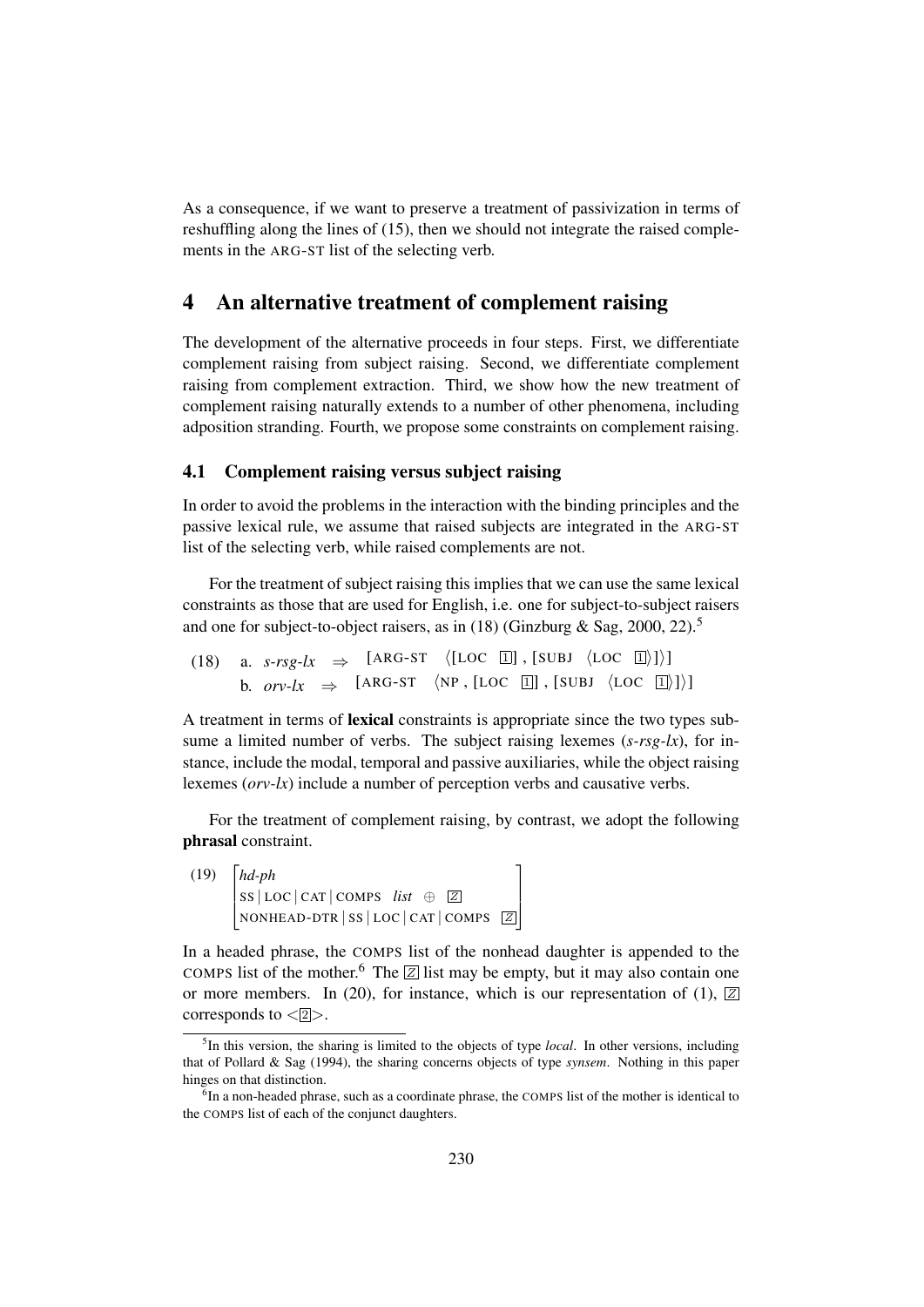

Notice that the modal *kunnen* 'can' inherits the subject requirement of its infinitival complement, but not its COMPS list. The latter is propagated directly from the nonhead daughter to the mother. The same holds for the future *zal* 'will': It inherits the SUBJ list of its infinitival complement, but not its COMPS list.

Small as it is, this difference provides exactly what we need to avoid the problems with the argument inheritance treatment: It allows for complement raising in cases where there is no subject raising, and it does not integrate the raised complements in the ARG-ST list of the selecting verb.

#### 4.2 Complement raising versus complement extraction

Complement raising need not only be differentiated from subject raising, but also from complement extraction. The latter concerns a long distance dependency that may cross clause boundaries, as in (21–22).

- (21) Who do you think she said she would date?
- (22) Wie beweert ze dat ze in Parijs ontmoet hebben? who claims she that they in Paris met have 'Who does she claim they met in Paris?'

The complements of *date* and *ontmoet* 'met' are extracted and realized as a filler of the main clause. In HPSG, this is modeled in terms of a lexical rule which subtracts elements from the COMPS list and adds them to the nonlocal SLASH list, see (Ginzburg & Sag, 2000).

Complement raising, by contrast, is a middle distance dependency, and does not cross clause boundaries. To make this more precise let us adopt some notions of topological field theory, i.e. the analysis of the clause in terms of two poles (*Satzklammer*) and three fields (*Vorfeld, Mittelfeld, Nachfeld*). This style of analysis has been very influential in Dutch and German descriptive syntax (Haeseryn et al., 1997; Dudenredaktion, 2006), and some of its insights and terminology have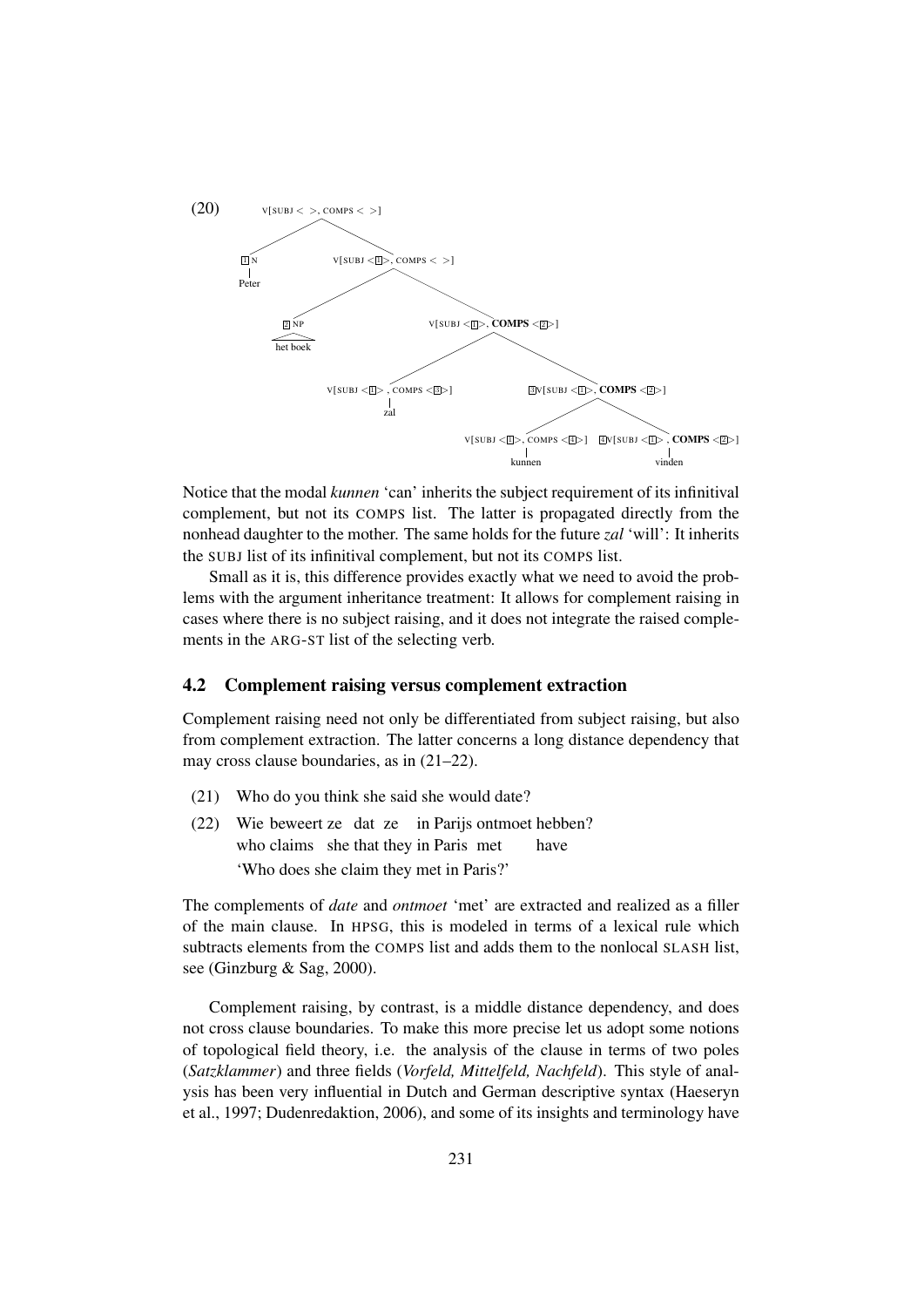been imported in HPSG (Kathol, 2000; Müller, 2002). Pursuing in this direction let us make the assumption that complements cannot be raised beyond the first pole (*linke Satzklammer*). This is the position that is taken by the complementizer in verb-final clauses and by the finite verb in verb-initial clauses, i.e.  $V_1$  and  $V_2$ clauses.

That complementizers are a boundary for complement raising is illustrated in (23).

- (23) a. . . . dat ze beweert dat ze *hem* in Parijs ontmoet hebben. ... that she claims that they him in Paris met have '. . . that she claims that they met him in Paris.'
	- b. \* ... dat ze *hem* beweert **dat** ze in Parijs ontmoet hebben. \* . . . that she him claims that they in Paris met have

The italicized complement of *ontmoet* 'met' cannot be raised out of the clause that is introduced by the complementizer *dat* 'that'.

That finite verbs are a boundary for complement raising is less obvious, since it is possible to realize the complement of the main verb in the Vorfeld, as in (24).

(24) Dat boek zal Peter toch that book shall Peter anyway not can niet kunnen vinden. find 'That book, Peter will not be able to find anyway.'

Notice, though, that this is an instance of topicalization, and that topicalization is canonically treated as a long distance dependency in HPSG, amongst others because it can cross clause boundaries, as in (25).

(25) That man I wish I had never known.

A useful test for differentiating topicalization from complement raising in Dutch is exemplified by the contrast in (26).

| (26) | a. Peter zal jou/je                          |  |                                                                                                                                                                                                                                | toch niet kunnen vinden. |      |  |
|------|----------------------------------------------|--|--------------------------------------------------------------------------------------------------------------------------------------------------------------------------------------------------------------------------------|--------------------------|------|--|
|      |                                              |  | Peter shall you/you.RED anyway not can                                                                                                                                                                                         |                          | find |  |
|      | 'Peter will not be able to find you anyway.' |  |                                                                                                                                                                                                                                |                          |      |  |
|      | $1. \quad I_{\infty}, \; l \star l \star l$  |  | and Detected in the best decomposition of the fact that the fact that the fact that the fact that the fact that the fact the fact that the fact that the fact that the fact that the fact that the fact that the fact that the |                          |      |  |

b. Jou/\*je you/\*you.RED shall Peter anyway not can zal Peter toch niet kunnen vinden. find 'Me Peter will not be able to find anyway.'

Pronominal complements can be raised out of a verb cluster, as in (26a), no matter whether they take the full form or a phonologically reduced form, i.e. a form with a mute vowel or without vowel. Extraction, by contrast, as in (26b), is only possible for the full form (Van Eynde, 1999).<sup>7</sup>

<sup>7</sup>This restriction holds for extracted *complements*. Subjects may always occur in the Vorfeld, no matter whether they are full forms or reduced forms.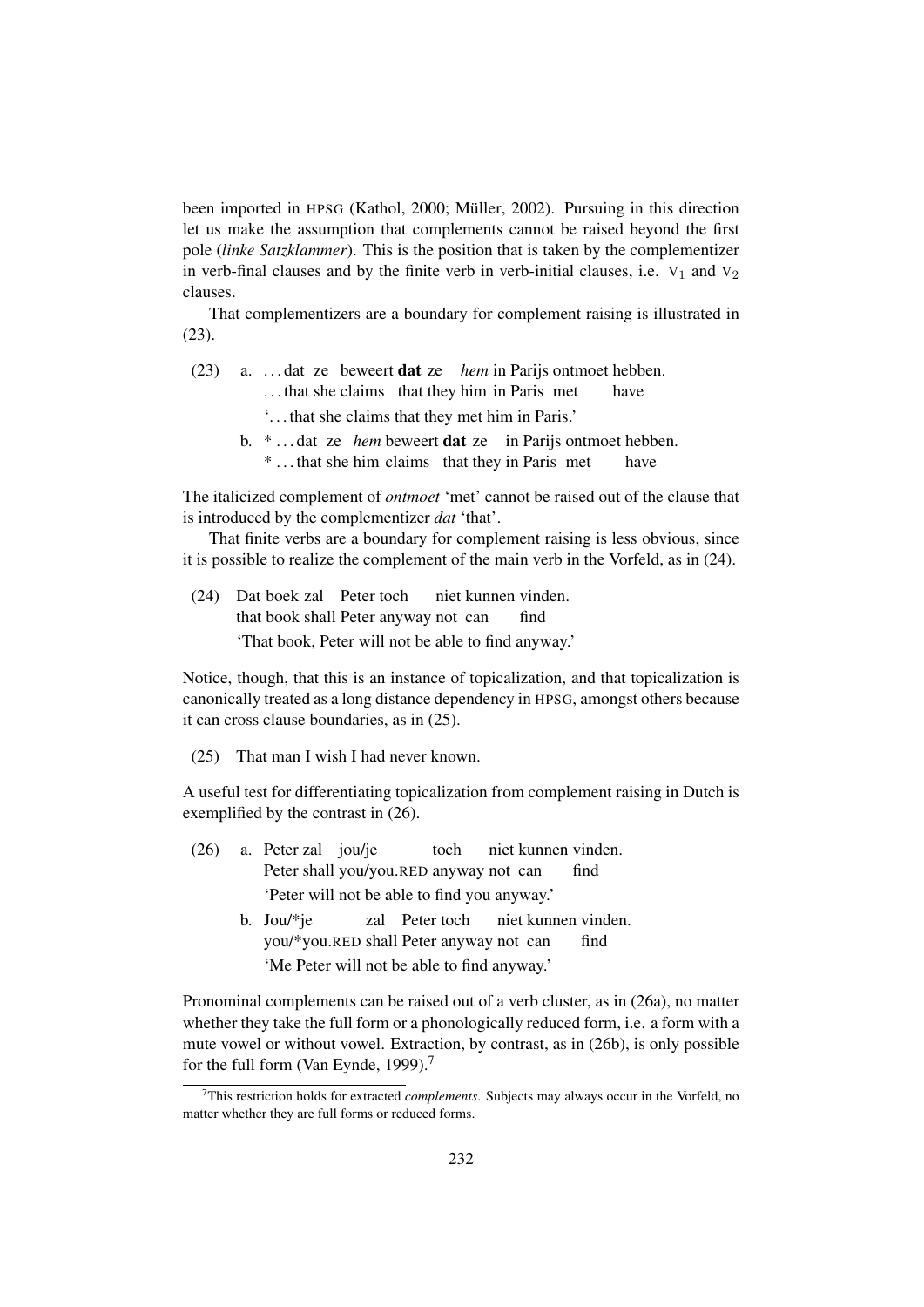Taking stock, the middle distance nature of complement raising is clear from the fact that it cannot go beyond the first pole: It is bounded by the complementizer in verb-final clauses and by the finite verb in verb-initial clauses. How these constraints can be spelled out in formal terms is discussed in section 4.4.

#### 4.3 Extensions

So far, we have focussed on complement raising out of nonfinite verbal complements. This, however, is not the only type of raising that the phrasal constraint in (19) allows. It also allows raising out of nonverbal complements, since it does not put any constraints on the syntactic category of the nonhead daughter. Moreover, it also allows raising out of subjects and adjuncts, since (19) applies to all headed phrases.

#### 4.3.1 Complement raising out of nonverbal complements

Some examples of complement raising out of adjectival complements are given in  $(27-28)$ .

- (27) . . . dat we *die hittegolf* nog steeds niet kwijt zijn! ... that we that heat wave still always not lost are '. . . that we are not finished with that heat wave yet!' [LASSY, WS-U-E-A-0000000221.p.32.s.2]
- (28) . . . dat de bevolking van Zimbabwe *haar huisbakken dictator* ... that the people of Zimbabwe her home-grown dictator onderhand meer dan beu by now more than fed-up is is.

'. . . that the people of Zimabwe are more than fed up with their homegrown dictator by now.' [LASSY, WR-P-P-I-0000000219.p.4.s.4]

The italicized nominals are complements of the predicative adjectives in bold, but they are not realized within the AP. Instead, they are raised and realized in the left part of the Mittelfeld, preceding the VP adjuncts.

Complement raising also subsumes the instances of adposition stranding in  $(29-30)^8$ 

(29) . . . dat zij *daar* nog wel van hield.

... that she there still rather of liked

 $\ldots$  that she rather liked it.'  $\lfloor$  CGN, fna000741\_12]

(30) . . . als je *er* pas achteraf over nadenkt, is het misschien te laat. ... if you there only later about think-of, is it maybe too late

<sup>&</sup>lt;sup>8</sup>For a treatment of adposition stranding in Dutch, see a.o. Van Riemsdijk (1978) and Beeken (1991).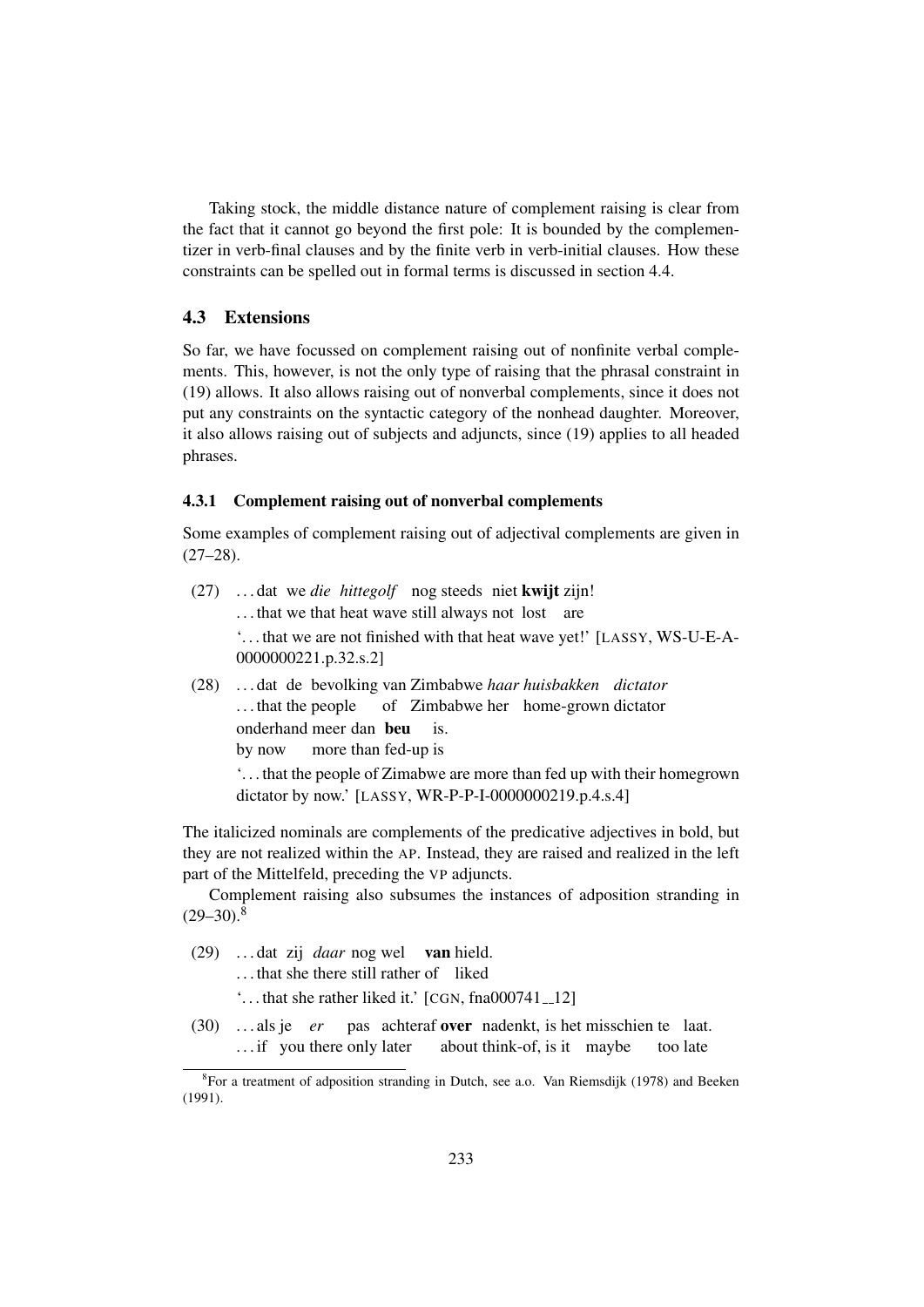'. . . if you only think about it afterwards, it may be too late.' [LASSY, WR-P-P-C-0000000047.txt-10]

Also here, the italicized pronouns are complements of the adpositions in bold, but they are not realized within the PP. Instead, they are raised and realized in the left part of the Mittelfeld, preceding the VP adjuncts, as illustrated by the representation of (29) in (31).



The unsaturated COMPS requirement of the adposition  $(\overline{3})$  is inherited by the verbal projection and discharged after the addition of *daar* 'there'. Notice that the adposition has an empty SUBJ list, in accordance with the canonical HPSG assumption that argument marking adpositions do not select a subject. In the context of this paper, it provides further evidence for the claim that complement raising may occur in environments where there is no subject raising.

Since there are adjectives which take adpositional complements, complement raising can be applied iteratively, as in (32).

(32) ... dat hij *daar* niet blij mee is. ... that he there not happy with is '... that he is not happy with that.'

The pronominal complement *daar* 'there' is first raised out of the PP, then out of the predicative AP, and finally out of the V-final VP, as illustrated in (33).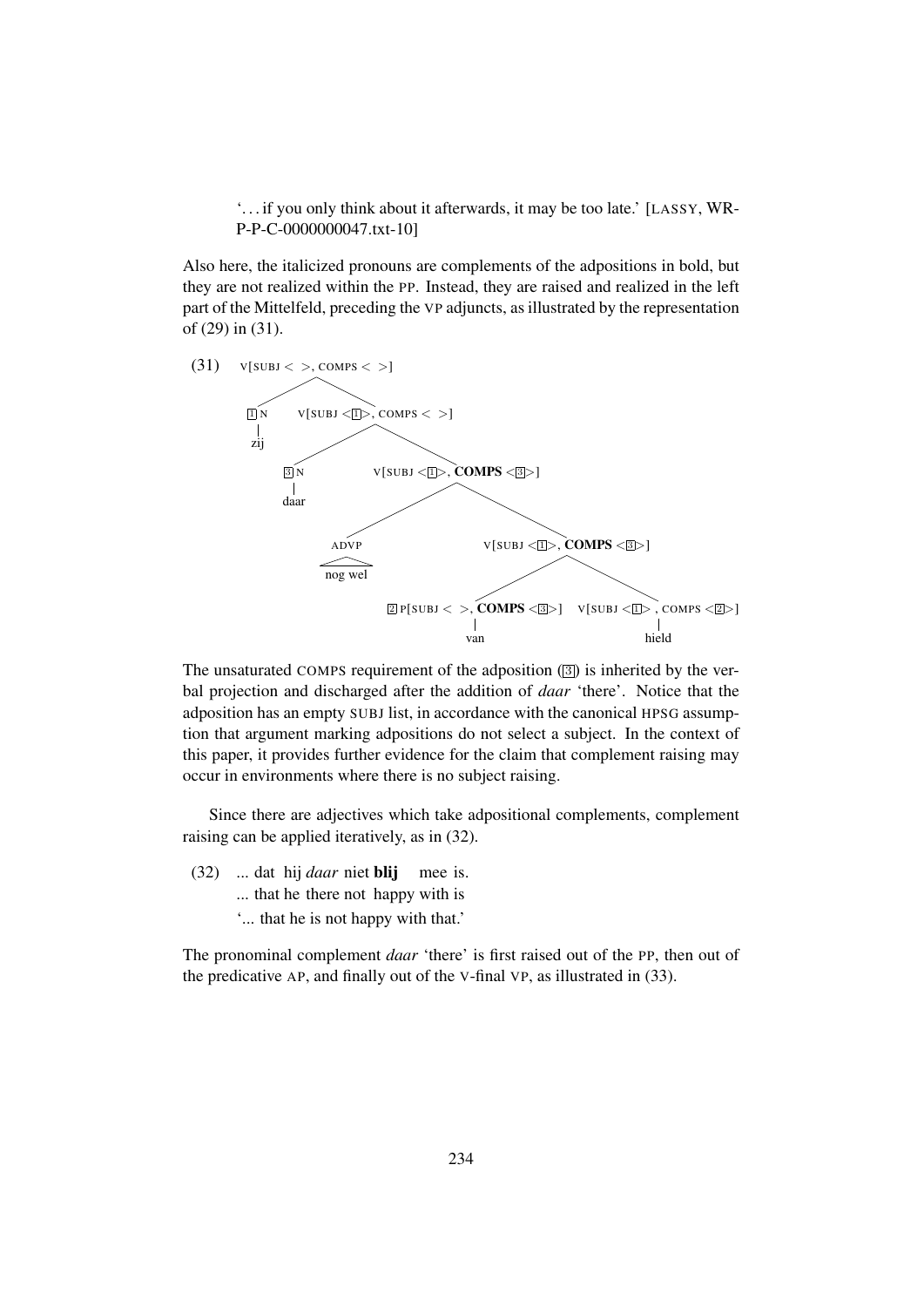

This is comparable to the iterative subject raising in sequences like (34).

(34) He does not seem to be likely to win this game.

The surface subject of *does* is the understood subject of *win this game*, and the relation is mediated by a sequence of subject raising lexemes, including *to*, *likely*, *be*, *seem* and *does*.

#### 4.3.2 Complement raising out of functors and subjects

The previous examples all concerned raising out of complements, but the constraint on complement raising in (19) does not require this: It also allows the nonhead daughter to be a functor or a subject. (35), for instance, is an example of complement raising out of a PP adjunct.

 $(35)$ ... that he there many losses dat hij *er* veel verliezen door heeft geleden. by has suffered '... that he suffered many losses because of it.'

The italicized pronoun is a complement of the adposition *door* 'by' and the latter heads a PP adjunct that specifies the cause of the losses.

Raising out of subjects is exemplified in (36).

- (36) ... dat *er* nog maar twee van klaar zijn. ... that there still but two of ready are
	- '... that only two of them are ready.'

The italicized pronoun is a complement of the adposition *van* 'of', which heads the PP adjunct of the cardinal *twee* 'two' which in its turn heads the subject of the clause, as spelled out in (37).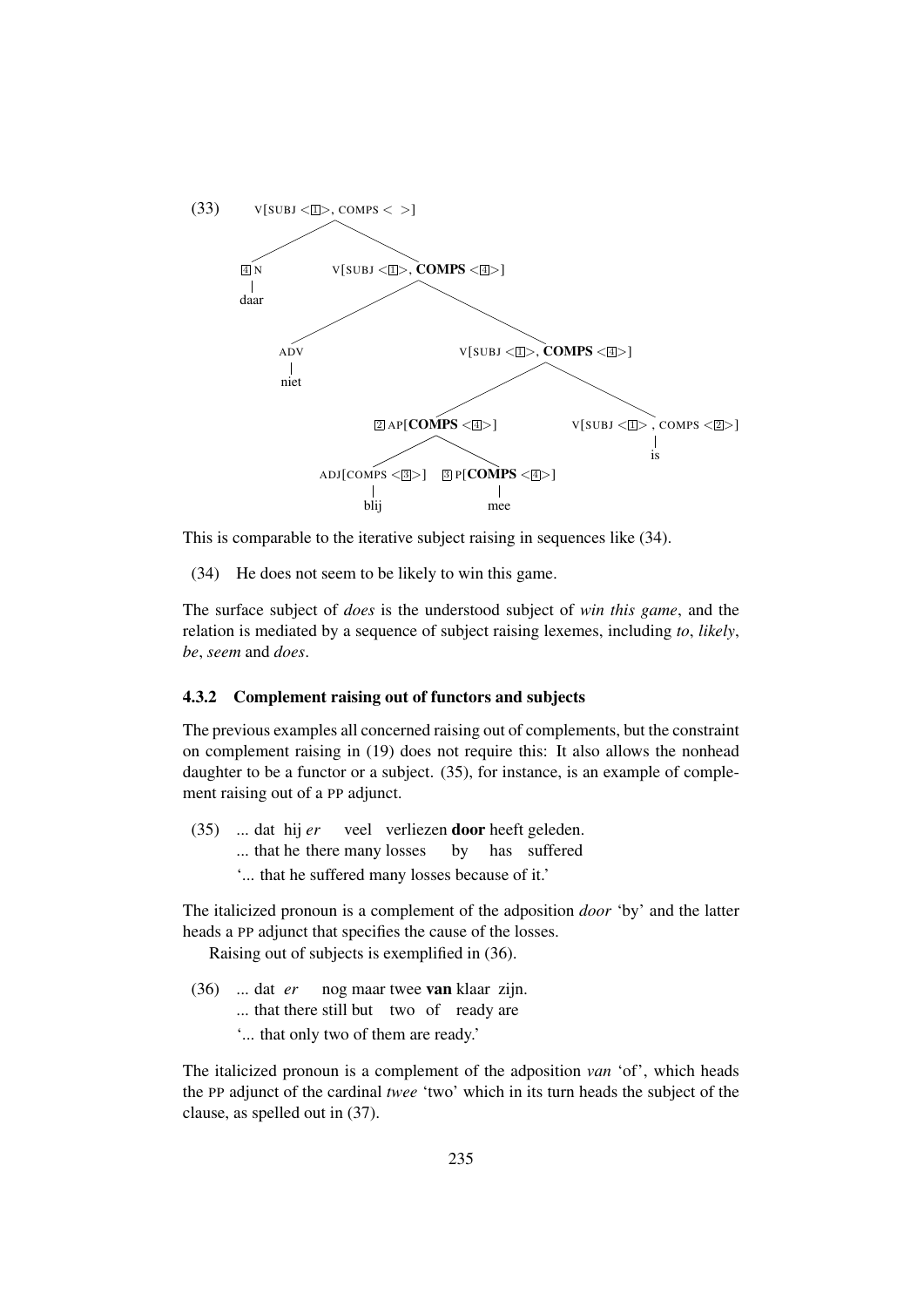

#### 4.4 Constraints

Given the treatment of complement raising in terms of a phrasal —rather than a lexical— constraint and given the rather permissive nature of its formulation in (19), an obvious question is whether it is not too permissive. The equally obvious answer is that excessive permissivity can be avoided by the addition of extra constraints on (19). To show how this can be done we first discuss English and then return to Dutch.

#### 4.4.1 English

English is a language that allows subject raising and complement extraction, but assuming that it obeys the Empty COMPS Constraint, as defined in Ginzburg & Sag (2000, 33), it does not allow complement raising.

(38) Empty COMPS Constraint (Ginzburg & Sag, 2000, 33) *phrase*:  $\left[\begin{smallmatrix} \text{COMPS} & \langle \ \rangle \end{smallmatrix} \right] \rightarrow ...$ 

Indeed, if phrases are required to have an empty COMPS list, then it follows that the  $\boxed{Z}$  list in the phrasal constraint on complement raising in (19) must be empty and, hence, that complement raising is blocked.

The fact that English allows adposition stranding does not provide any evidence against this assumption, since the stranding invariably results from complement extraction, as in (39).

- (39) a. *What* do you think they were talking about?
	- b. *This* I would never dare talk about in her presence.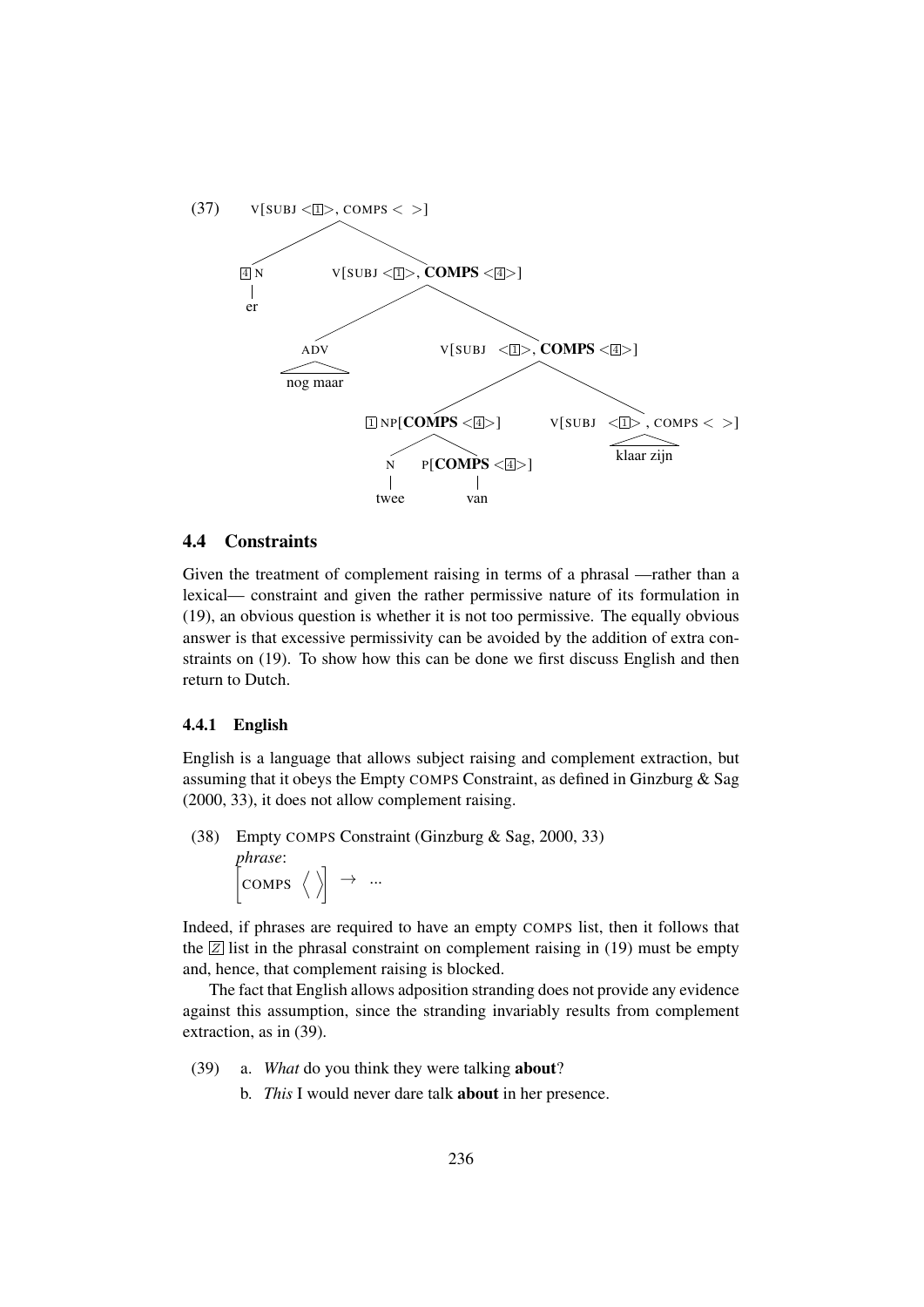Stranding that results from complement raising, as in (40), is not possible.

(40) a. \* John heard us *this* talk about. b. \* We saw him *that* give a talk about.

In that respect, English differs from Dutch, where the equivalents of (40) are wellformed.

- (41) a. Jan heeft *er* Jan has there us about hear talk ons over horen praten. 'Jan heard us talk about it.'
	- b. We hebben hem *daar* een lezing over zien geven. we have him there a talk about see give 'We saw him give a talk about that.'

In sum, the addition of the Empty COMPS Constraint suffices to rule out complement raising from the language.

#### 4.4.2 Dutch

Since Dutch does not abide by the Empty COMPS Constraint, it allows complement raising, but this does not mean that its complements can be raised anywhere. For a start, they cannot be raised beyond the first pole, as demonstrated in section 4.2. To model this for the case in which the first pole is a complementizer we add the constraint in (42).

(42) 
$$
\begin{bmatrix} hd\text{-}ph \\ \text{s} & \text{loc} \mid \text{CAT} \end{bmatrix}
$$
 (42) 
$$
\begin{bmatrix} HEAD & complementizer \\ COMPS \end{bmatrix}
$$

Phrases which are headed by a complementizer are required to have an empty COMPS list. This suffices to block complement raising out of CPs.<sup>9</sup>

If the first pole is a finite verb, we need an extra feature to model the relevant constraint. We call it POSITION and add it to the HEAD values of verbs. Its possible values are given in (43).

(43) *position initial final*

In terms of this dichotomy, the nonfinite verbs are invariably *final* and the imperative forms *initial*. The other finite forms can occur in either position, and hence receive the underspecified *position* value.<sup>10</sup>

<sup>&</sup>lt;sup>9</sup>It does not block complement extraction, though, since it does not require the SLASH value of a CP to be empty.

<sup>&</sup>lt;sup>10</sup>The term *initial* subsumes both  $V_1$  and  $V_2$ .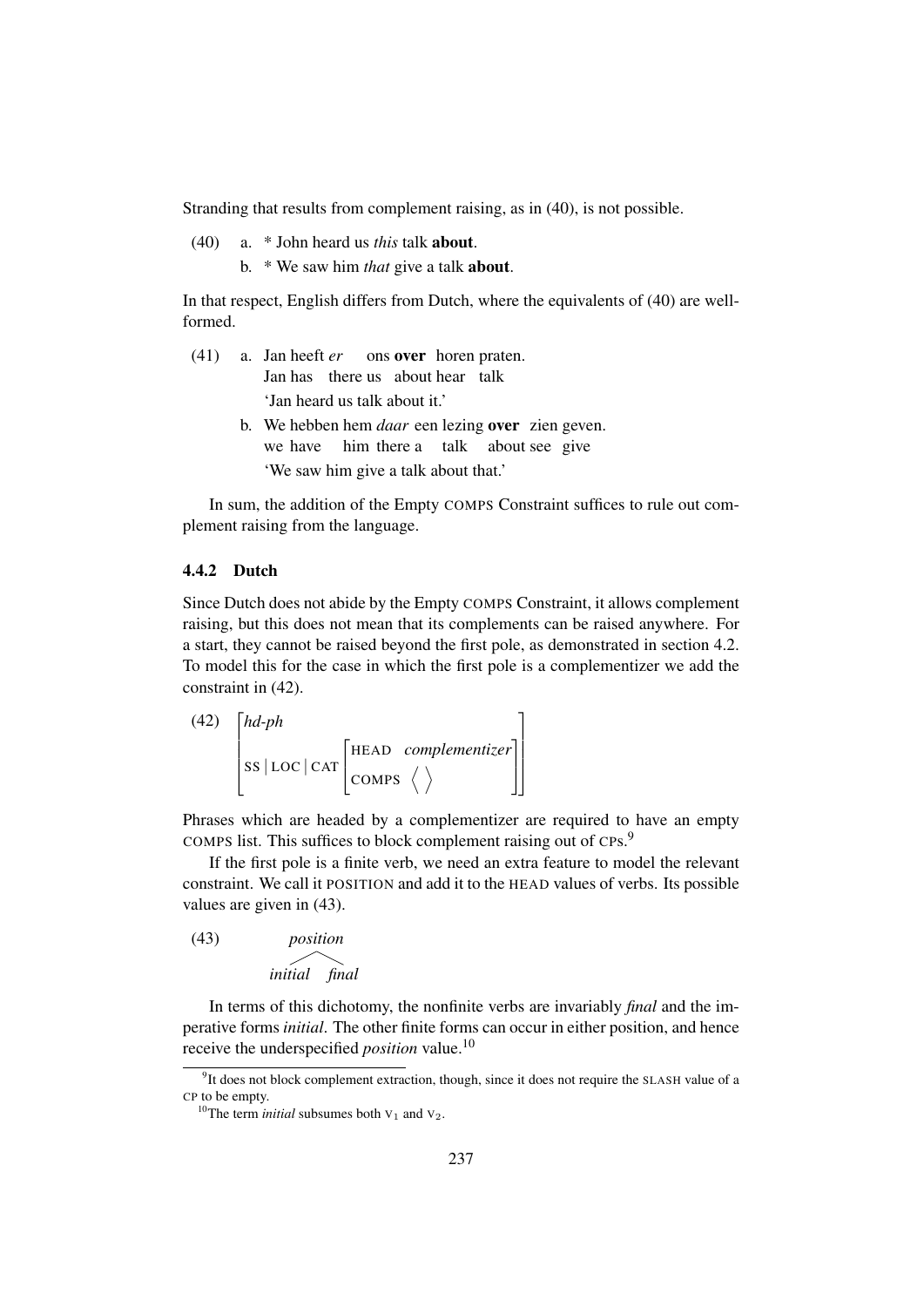| final   | nonfinite forms                              |
|---------|----------------------------------------------|
| initial | imperative forms                             |
|         | <i>position</i>   nonimperative finite forms |

Table 2: Three types of verb forms

With this addition the constraint which blocks complement raising out of Vinitial VPs can now be spelled out as in (44).

| (44) | $hd$ -ph   |                                    |  |  |
|------|------------|------------------------------------|--|--|
|      | SS LOC CAT |                                    |  |  |
|      |            | $ _{\text{COMPS}} \langle \rangle$ |  |  |

Phrases which are headed by a verb that is in V-initial position, are required to have an empty COMPS list, just like CPs.

Together, the constraints in (42) and (44) model the fact that complements cannot be raised beyond the first pole. As such, they capture what differentiates complement raising from complement extraction.

A less conspicuous constraint concerns the raising out of PPs. To pave the way for its treatment we start from the observation that Dutch adpositions come in three types: There are those that invariably follow their complement, such as *toe* 'to' and *mee* 'with', there are those that invariably precede their complement, such as *tot* 'to, till' and *met* 'with', and there are those that can precede as well as follow their complement, such as *in* 'in' and *van* 'of'. Table 3 provides a survey.

| final | $\vert$ mee, toe, af, heen                                              |
|-------|-------------------------------------------------------------------------|
|       | $initial$   met, tot, te, sinds, sedert, als, tijdens, wegens, volgens, |
|       | position $ $ in, op, van, aan, bij, door,                               |

Table 3: Three types of adpositions

The distinction is not only relevant to treat the linear order within the PP, it also correlates with some other facts. Realization in the Nachfeld, for instance, also known as PP-over-V, is possible for P-initial PPs, as shown in (45), but not for P-final PPs, as shown in (46–47).

- (45) a. ... dat we nog steeds [op een goede afloop] hopen.
	- ... that we still always for a good outcome hope
		- '... that we are still hoping for a good outcome.'
	- b. ... dat we nog steeds hopen [op een goede afloop].
		- ... that we still always hope for a good outcome
		- '... that we are still hoping for a good outcome.'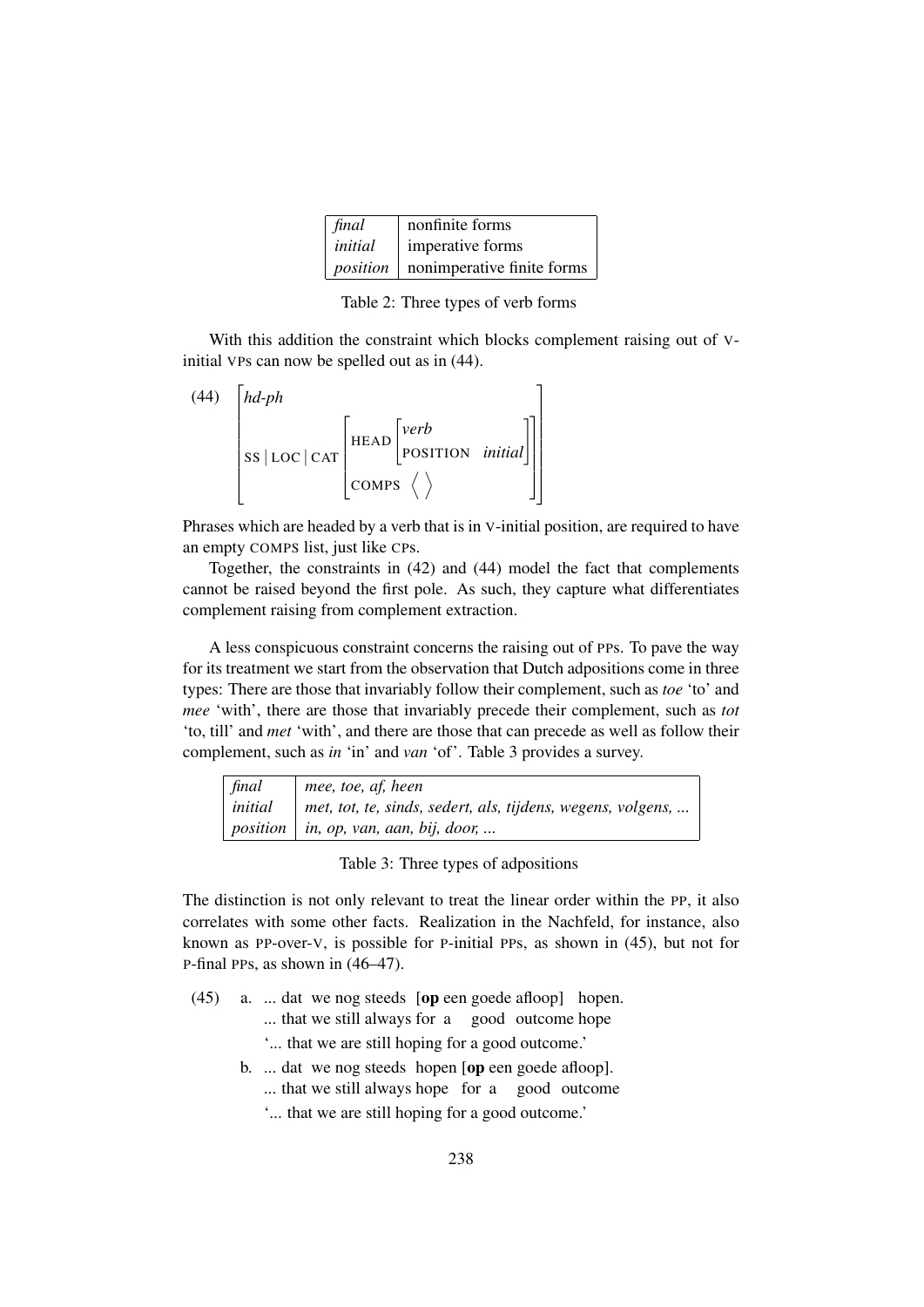- (46) a. ... dat we nog steeds [daar op] hopen.
	- ... that we still always there for hope
	- '... that we are still hoping for that.'
	- b.  $*$  ... dat we nog steeds hopen [daar op]. ... that we still always hope there for
- (47) a. ... dat hij voorzichtig [de garage in] reed. ... that he carefully the garage in drove '... that he drove carefully into the garage.'
	- b. \* ... dat hij voorzichtig reed [de garage in]. ... that he carefully drove the garage in

Conversely, complement raising is possible out of P-final PPs, as shown in (48– 49), but not out of P-initial PPs, as shown in (50).

- (48) a. ... dat we nog steeds [daar op] hopen. ... that we still always there for hope
	- '... that we are still hoping for that.'
	- b. ... dat we *daar* nog steeds op hopen.
		- ... that we there still always for hope
		- '... that we are still hoping for that.'
- (49) a. ... dat hij voorzichtig [de garage in] reed.
	- ... that he carefully the garage in drove
	- ... that he drove carefully into the garage.'
	- b. ... dat hij *de garage* voorzichtig in reed.
		- ... that he the garage carefully in drove
		- ... that he drove carefully into the garage.'
- (50) a. ... dat we nog steeds [op een goede afloop] hopen. ... that we still always for a good outcome hope '... that we are still hoping for a good outcome.' \* ... dat we *een goede afloop* nog steeds op hopen. ... that we a good outcome still always for hope

To model the constraint that complements cannot be raised out of P-initial PPs we propose a constraint that resembles the one in (44).

(51) 
$$
\begin{bmatrix} hd\text{-}ph \\ \text{s} & \text{loc} \text{ } | \text{ car} \end{bmatrix}
$$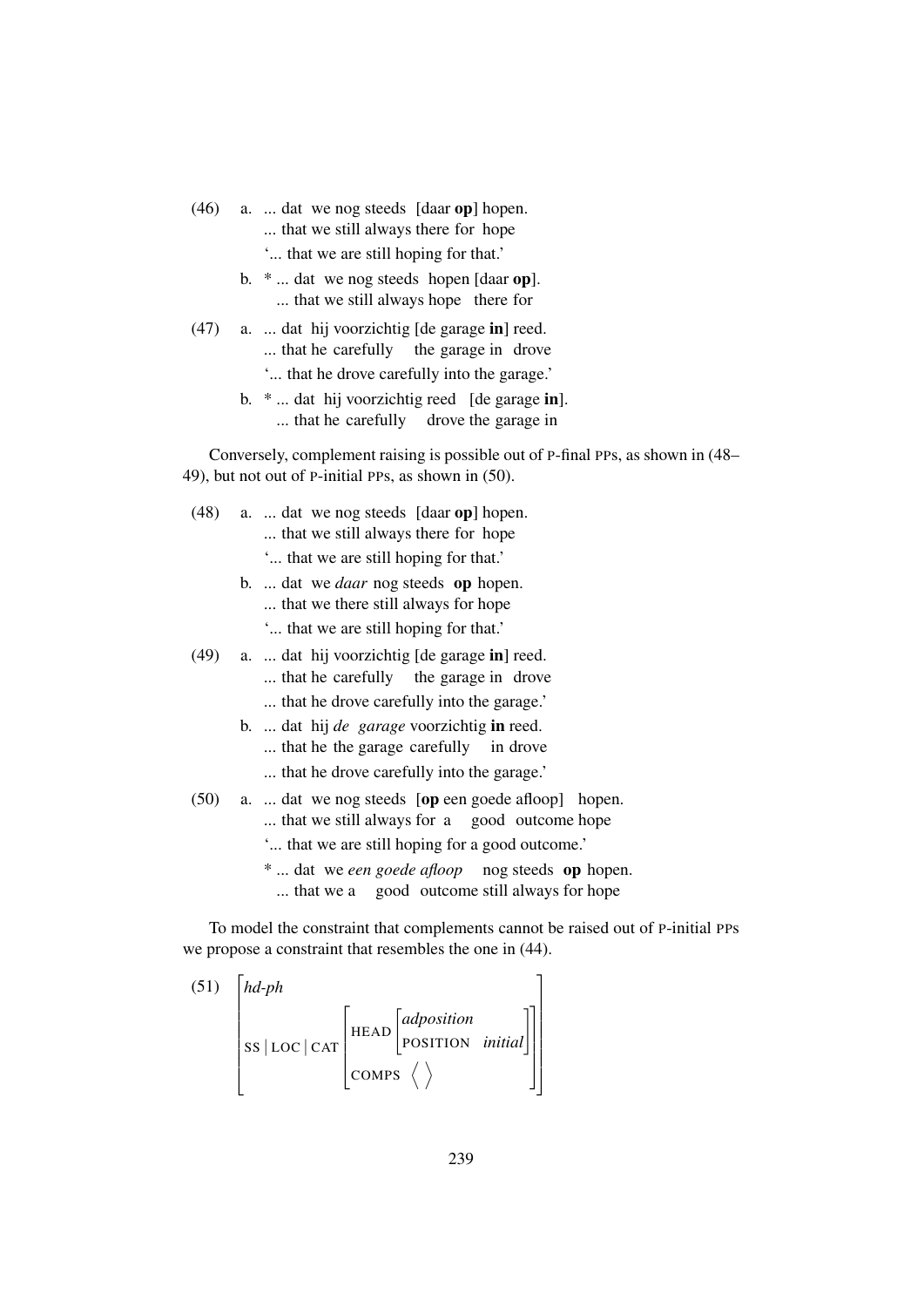(51) requires the P-initial PPs to have an empty COMPS list, just like the V-initial VPs and the CPs.

When this constraint is combined with the observations about PP-over-V, it correctly accounts for the fact that adpositions cannot be stranded in the Nachfeld.

|  | $(52)$ a. $*$ dat we <i>een goede afloop</i> nog steeds hopen op |  |  |
|--|------------------------------------------------------------------|--|--|
|  | that we a good outcome still always hope for                     |  |  |

- b. \* ... dat hij *daar* nog steeds hoopt op ... that he there still always hopes for
- c. \* ... dat hij *de garage* voorzichtig reed in ... that he the garage carefully drove in

(52a) is illformed, since (51) does not allow to raise a complement out of a P-initial PP, and (52b–52c) are illformed, since P-final PPs are not allowed in the Nachfeld.

Given that complementizers are invariably CP-initial, at least in the Germanic and the Romance languages, it is tempting to replace the three constraints with one more general constraint, blocking complement raising out of all head-initial phrases. This, however, would be too strict, since it is possible to raise complements out of head-initial APs and NPs, as shown in (33) and (37), respectively.

Further investigation will reveal whether the three constraints suffice to prevent overgeneration and whether it is possible to formulate them in more general terms. What is noteworthy, though, is that they mesh remarkably well with the fact that English does not allow complement raising, since English VPs and PPs are invariably head-initial.

### 5 Conclusion

To model the raising of complements out of verb clusters HPSG canonically employs the device of *argument inheritance*, also known as *argument composition* or *generalized raising* (section 2). When applied to Dutch, its interaction with the binding principles and the passive lexical rule yields erroneous predictions (section 3). As an alternative, we propose to employ different devices for subject raising and complement raising: While the former is modeled in terms of lexical constraints, as in English, the latter is modeled in terms of a constraint on headed phrases (section 4). This constraint also subsumes other instances of complement raising, such as adposition stranding in Dutch. In order to avoid overgeneration, we added a number of constraints to prevent complement raising out of CPs, V-initial VPs and P-initial PPs.

In future work we will further explore the ramifications of this proposal for Dutch, investigating when complement raising is obligatory and when it is optional. We also intend to explore the potential of this proposal for the treatment of middle distance dependencies in other languages, such as clitic climbing in the Romance languages and clustering in German.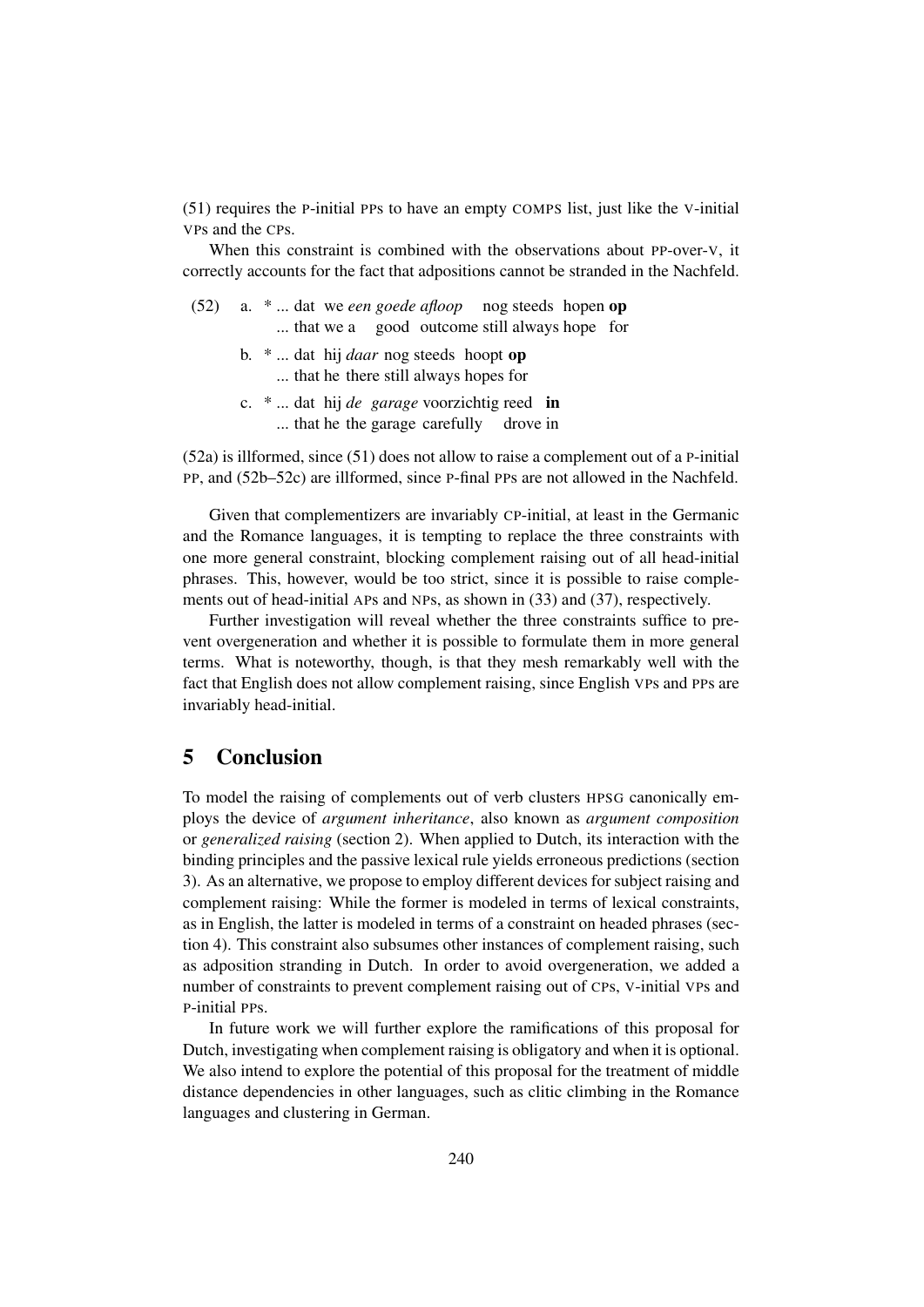#### References

- Abeillé, Anne, Danièle Godard, Philip Miller & Ivan A. Sag. 1998. French bounded dependencies. In S. Balari & L. Dini (eds.), *Romance in HPSG*, 1– 54. Stanford: CSLI Publications.
- Augustinus, Liesbeth & Frank Van Eynde. 2012. A Treebank-based Investigation of IPP-triggering Verbs in Dutch. In I. Hendrickx, S. Kübler & K. Simov (eds.), *Proceedings of TLT 11*, 7–12. Lisbon: Colibri.
- Beeken, Jeannine. 1991. *Spiegelstructuur en variabiliteit. pre- en postposities in het Nederlands*: University of Leuven dissertation.
- den Besten, Hans & Jean Rutten. 1989. On Verb Raising, Extraposition and Free Word Order in Dutch. In D. Jaspers, W. Klooster, Y. Putseys & P. Seuren (eds.), *Sentential Complementation and the Lexicon: Studies in Honour of Wim de Geest*, 41–56. Dordrecht: Foris.
- den Besten, Hans, Jean Rutten, Tonjes Veenstra & Joop Veld. 1988. Verb Raising, Extrapositie en de Derde Constructie. Unpublished manuscript.
- Bouma, Gosse & Gertjan Van Noord. 1998. Word Order Constraints on Verb Clusters in German and Dutch. In E. Hinrichs (ed.), *Complex Predicates in Nonderivational Syntax*, New York: Academic Press.
- Dudenredaktion. 2006. *DUDEN. Die Grammatik. Unentbehrlich fur richtiges ¨ Deutsch.* Mannheim/Leipzig/Vienna/Zurich: Dudenverlag. ¨
- Ginzburg, Jonathan & Ivan A. Sag. 2000. *Interrogative Investigations*. Stanford: CSLI Publications.
- Haeseryn, Walter, K. Romijn, Guido Geerts, J. de Rooij & Maarten C. van den Toorn. 1997. *Algemene Nederlandse spraakkunst*. Nijhoff and Wolters Plantyn.
- Hinrichs, Erhard & Tsuneko Nakazawa. 1989. Flipped out: AUX in German. In *Papers from the 25th Regional Meeting of the Chicago Linguistic Society*, 193– 202. Chicago.
- Hinrichs, Erhard & Tsuneko Nakazawa. 1994. Linearizing AUXs in German Verbal Complexes. In J. Nerbonne, K. Netter & C. Pollard (eds.), *German in Headdriven Phrase Structure Grammar*, 11–37. Stanford: CSLI Publications.
- Johnson, Mark. 1986. A GPSG account of VP structure in German. *Linguistics* 24. 871–882.
- Kathol, Andreas. 2000. *Linear Syntax*. Oxford University Press.
- Miller, Philip H. & Ivan A. Sag. 1997. French Clitic Movement without Clitics or Movement. *Natural Language and Linguistic Theory* 15. 573–639.